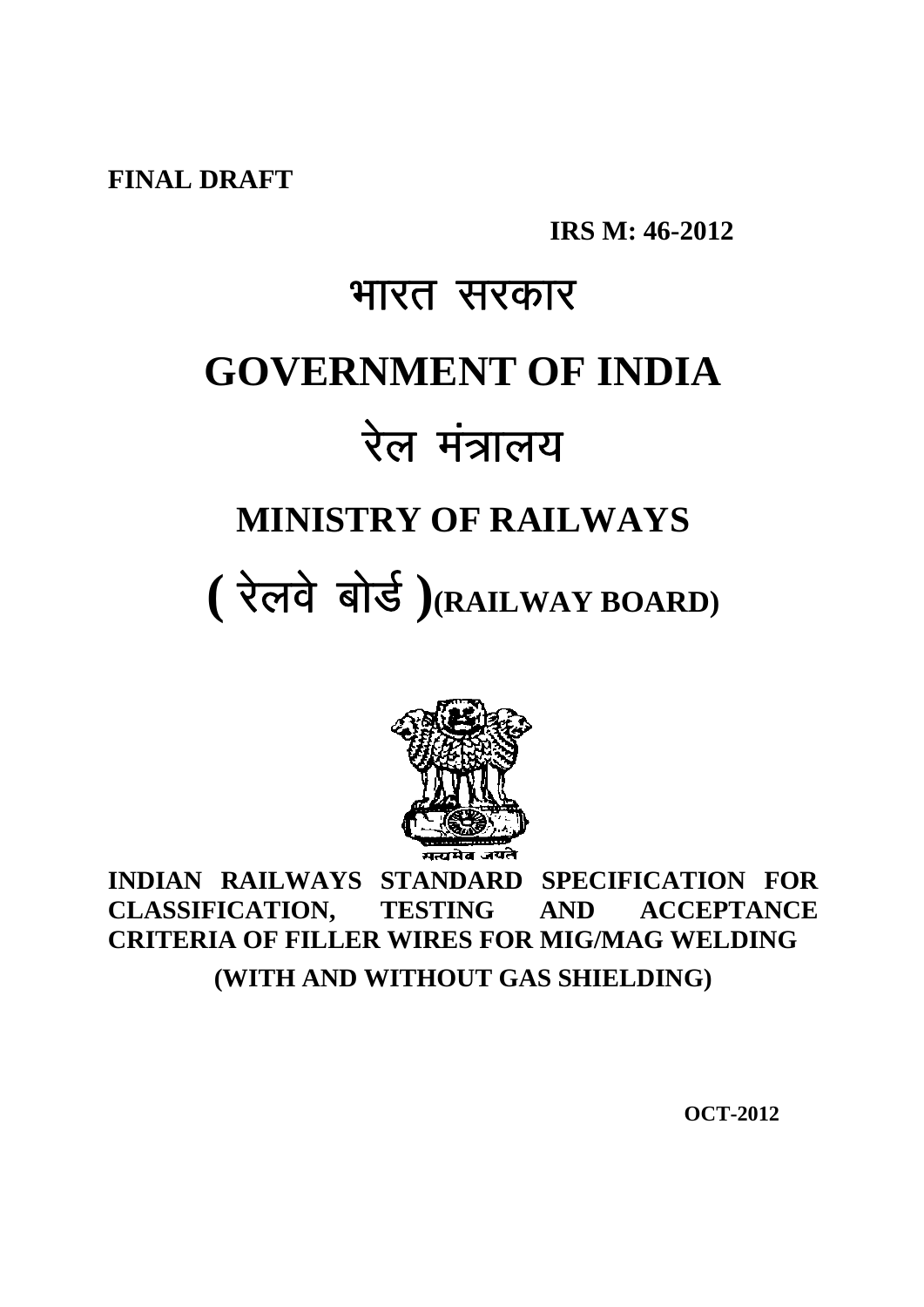| <b>IRSM 46-12</b><br>Doc  <br><b>No.</b> | $\alpha r$<br>u.<br>- | ാരല<br>$\overline{ }$ |
|------------------------------------------|-----------------------|-----------------------|

**IRSM: 46-12**

# **GOVERNMENT OF INDIA MINISTRY OF RAILWAYS**

**(R.D.S.O.)**



## **Indian Railways Standard Specification For Classification, Testing And Acceptance Criteria Of Filler Wires For MIG/MAG Welding**

**(With And Without Gas Shielding)**

#### 1. **FORWORD**

0.1 This specification is issued under the fixed serial No. M-46, the final number indicates the year of original adoption as standard, or in the case of revision, the year of last revision.

#### **ADOPTED 2003**

- 0.2 This specification is issued to facilitate selection and procurement of MIG/MAG filler wires by Indian Railways for welding of structural steels & stainless steels. It also covers filler wires for reclamation work used by Indian Railways.
- 0.3 The selection of correct type of filler wire to be used for MIG/MAG welding is a very important consideration. In this regard, the BIS and AWS have issued the following specifications: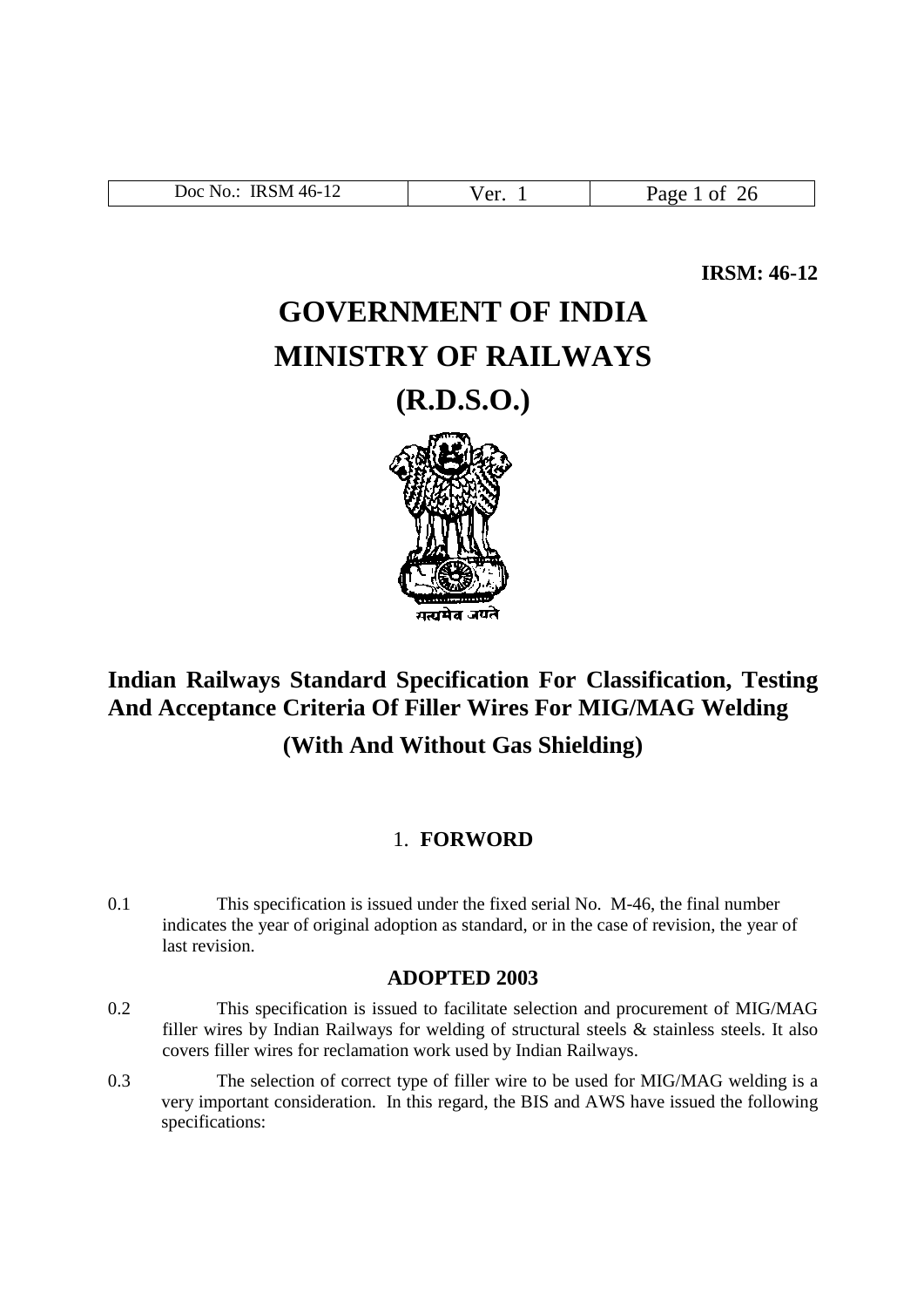| Doc No.: IRSM 46-12 |                                                                                                         | Ver. $1$                                               | Page 2 of 26                                                      |  |  |  |
|---------------------|---------------------------------------------------------------------------------------------------------|--------------------------------------------------------|-------------------------------------------------------------------|--|--|--|
| IS: $6419 - 2004$   | structural steels.                                                                                      |                                                        | Welding rods and bare electrodes for gas shielded arc welding of  |  |  |  |
| AWS $A5.9-10$       | Corrosion Resisting Chromium and Chromium-Nickel Steel Bare<br>Arc Welding Electrodes and Welding Rods. |                                                        |                                                                   |  |  |  |
| AWS A5.18 -10       |                                                                                                         |                                                        | Carbon Steel Electrodes and Rods for gas shielded arc welding.    |  |  |  |
| AWS $A5.20 - 10$    |                                                                                                         | Carbon Steel Electrodes for flux-cored arc welding.    |                                                                   |  |  |  |
| AWS $A5.22 - 10$    |                                                                                                         | Stainless Steel Electrodes for flux-cored arc welding. |                                                                   |  |  |  |
| AWS $A5.28 - 10$    |                                                                                                         |                                                        | Low Alloy Steel Electrodes and rods for gas shielded arc welding. |  |  |  |
| $AWS A5.29-10$      |                                                                                                         | Low Alloy Steel Electrodes for flux-cored arc welding. |                                                                   |  |  |  |

- 0.4 Considering that the above specifications do not cover the requirements of Indian Railways for various types of filler wires, it is felt necessary to lay down suitable classification of such MIG/MAG welding consumables, their testing and acceptance criteria for specific requirements of Indian Railways.
- 0.5 Over the passage of time, more technologically advanced processes have come into market to augment traditional  $CO<sub>2</sub>$  welding with solid filler wires. Two such processes namely flux cored gas shielded wire and flux cored self shielded wire are to be used on Indian Railways to increase productivity and cover new areas of welding.
- 0.6 In framing the specification, effort has been made to maintain parity with IRS M 28-12, so that interchangeability and cross reference are easier. For every class in this specification, equivalent class of electrode as per IRS M-28-12 has been indicated.
- 0.7 Packing conditions for both solid and flux-cored wires have been incorporated in Clause 5. The same has been kept as requirement of acceptance also.
- 0.8 Wherever a reference to any other standard appears in this specification, the latest version of the same shall be referred to.
- 0.9 For the purpose of deciding whether a particular requirement of this standard is complied with the final value, observed or calculated, expressing the result of a test or analysis shall be rounded off in accordance with IS: 2-1960 "Rules for rounding off numerical values (revised)". The number of significant places retained in the rounded off values shall be the same as that of the specified value in this standard.

#### 1. **Scope**:

This standard lays down the classification, acceptance requirements and procedure for selection, testing and grading of different filler wire for MIG/MAG welding for use on Indian Railways.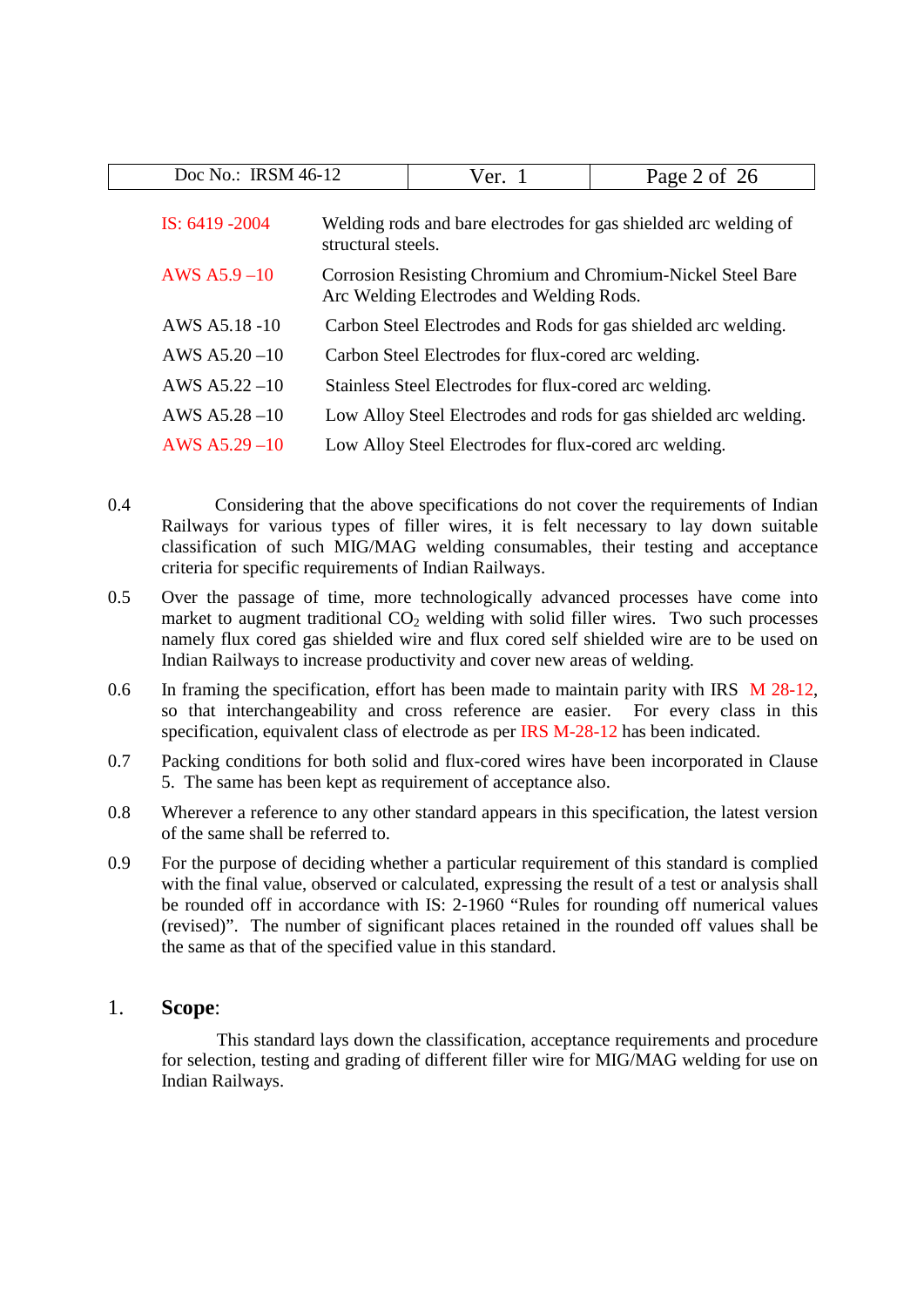| <b>IRSM 46-12</b><br>Doc No.: | $\alpha$ r | Page<br>ำค<br>0 <sup>t</sup><br>∠∪ |
|-------------------------------|------------|------------------------------------|

#### 2. **Definition:**

- 2.1 **Manufacturer:** *Manufacturer* means the indigenous unit manufacturing the Solid/Flux-cored MIG/MAG and self shielded flux-cored wires for welding applications. A manufacturer must have complete infrastructure required for production along with testing & quality control facilities. All the facilities must be located in single premises under its ownership dedicated for production of subject items.
- 2.2 **Sister Concern**: *Sister Concern* means a separate production unit of the same concern or separate production unit under the same administrative control. Each such unit located in different premises will be treated as different firm.

#### 3. **Classification:**

3.1 The MIG/MAG and self shielded welding filler wires have been broadly classified in three categories:

- (i) Solid wire with shielding gas.
- (ii) Flux cored wire with shielding gas.
- (iii) Flux cored wire without shielding gas.

**Table-1** shows the purpose of use, equivalent class of IRS M-28-12 (MMAW electrodes) and different classes of fillers wire available in each section along with IS/AWS code.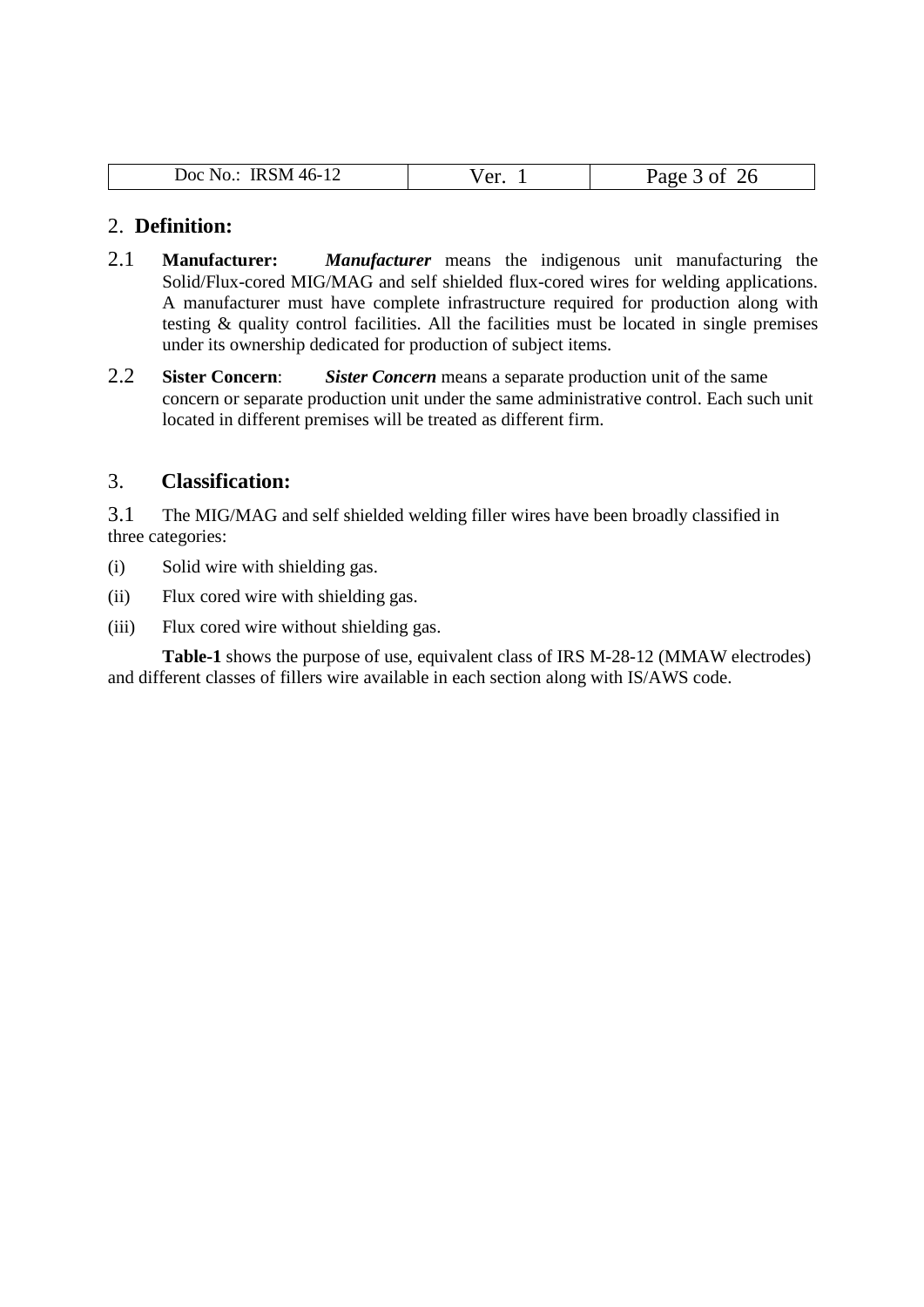| Doc.<br>NO.<br>$\cdot$ IV.<br>ıκ<br>∸∸ | $^{\prime}$ $\sim$ $^{\prime\prime}$<br>u. | Ħ<br>∠∪ |  |  |  |  |
|----------------------------------------|--------------------------------------------|---------|--|--|--|--|
| . <del>. .</del> .                     |                                            |         |  |  |  |  |

#### **CLASSIFICATION OF MIG/MAG FILLER WIRE AS PER THEIR PURPOSE OF USE ALONG WITH IS/AWS SPECIFICATION AND CODING THEREOF.**

| <b>Sr</b>         | <b>IRS</b>                  | <b>Purpose of use</b>                                                                                                                                                                                                                | <b>Equivalent</b>                            | <b>Type of Wire</b>   |                              |                                             |                           |                                   |                                         |              |                            |
|-------------------|-----------------------------|--------------------------------------------------------------------------------------------------------------------------------------------------------------------------------------------------------------------------------------|----------------------------------------------|-----------------------|------------------------------|---------------------------------------------|---------------------------|-----------------------------------|-----------------------------------------|--------------|----------------------------|
| N<br>$\mathbf{0}$ | <b>Clas</b><br>s of<br>wire |                                                                                                                                                                                                                                      | <b>Class of</b><br><b>IRSM 28-</b><br>2012   | Solid with Shield gas |                              |                                             |                           | <b>Flux cored with Shield gas</b> | <b>Flux cored without</b><br>Shield gas |              |                            |
|                   |                             |                                                                                                                                                                                                                                      |                                              | Grade                 | <b>IS/AWS</b><br>Spec.**     | Gas                                         | Grade                     | <b>IS/AWS</b><br>Spec.**          | Gas                                     | Grade        | <b>IS/AWS</b><br>Spec.**   |
| 1.                | $\mathbf I$                 | For MIG/MAG welding of steels to IS:<br>2062-11 Gr E250, E300 & E350 of all<br>quality, IS: 1875-04 Class I, IA, II &<br>IIA, IS: 2002-01 grade I & II and other<br>equivalent steels. The weld shall be of<br>radiographic quality. | All classes<br>of 'A'<br>series and<br>B1&B2 | S3X503<br>$\ast$      | IS: 6419-<br>04              | 75-80%<br>Argon,<br>rest<br>CO <sub>2</sub> | $CO2$ or E71T-12          | <b>AWS</b><br>$A5.20-10$          | CO <sub>2</sub>                         | E71T-8       | AWS<br>$A5.20-$<br>10      |
| 2.                | $\mathbf{I}$                | For MIG/MAG welding of steels to<br>ASTM 516 Gr.70 or equivalent<br>where low temperature (at $-46^{\circ}$ C)<br>impact properties are required. The<br>weld shall be of radiographic<br>quality.                                   | B3 & B4                                      | <b>ER80S-</b><br>Ni1  | <b>AWS</b><br>$A5.28-$<br>10 | Ar. $+$<br>$1 - 5\%$<br>O <sub>2</sub>      | E81T1-<br>Ni2C            | <b>AWS</b><br>$A5.29-10$          | $-do-$                                  | E81T8Ni<br>2 | <b>AWS</b><br>A5.29-<br>10 |
| 3.                | III                         | For MIG/MAG welding of steels to<br>IS: 2062-11 grade E410, E450 of<br>all quality, IS: 2002-01 Grade-III,<br>IS: 1875-04 class IIIA or other<br>equivalent steels. The weld shall be<br>of radiographic quality.                    | C1 & C2                                      | <b>ER90S-</b><br>D2   | <b>AWS</b><br>A5.28-<br>10   | $-do-$                                      | E91T1-<br>D <sub>1C</sub> | <b>AWS</b><br>$A5.29-10$          | $-do-$                                  |              |                            |

\* X- Stands for C or M only as per IS: 6419-04.

\*\* IS/AWS code is for the purposes as explained in Cl. 3.2.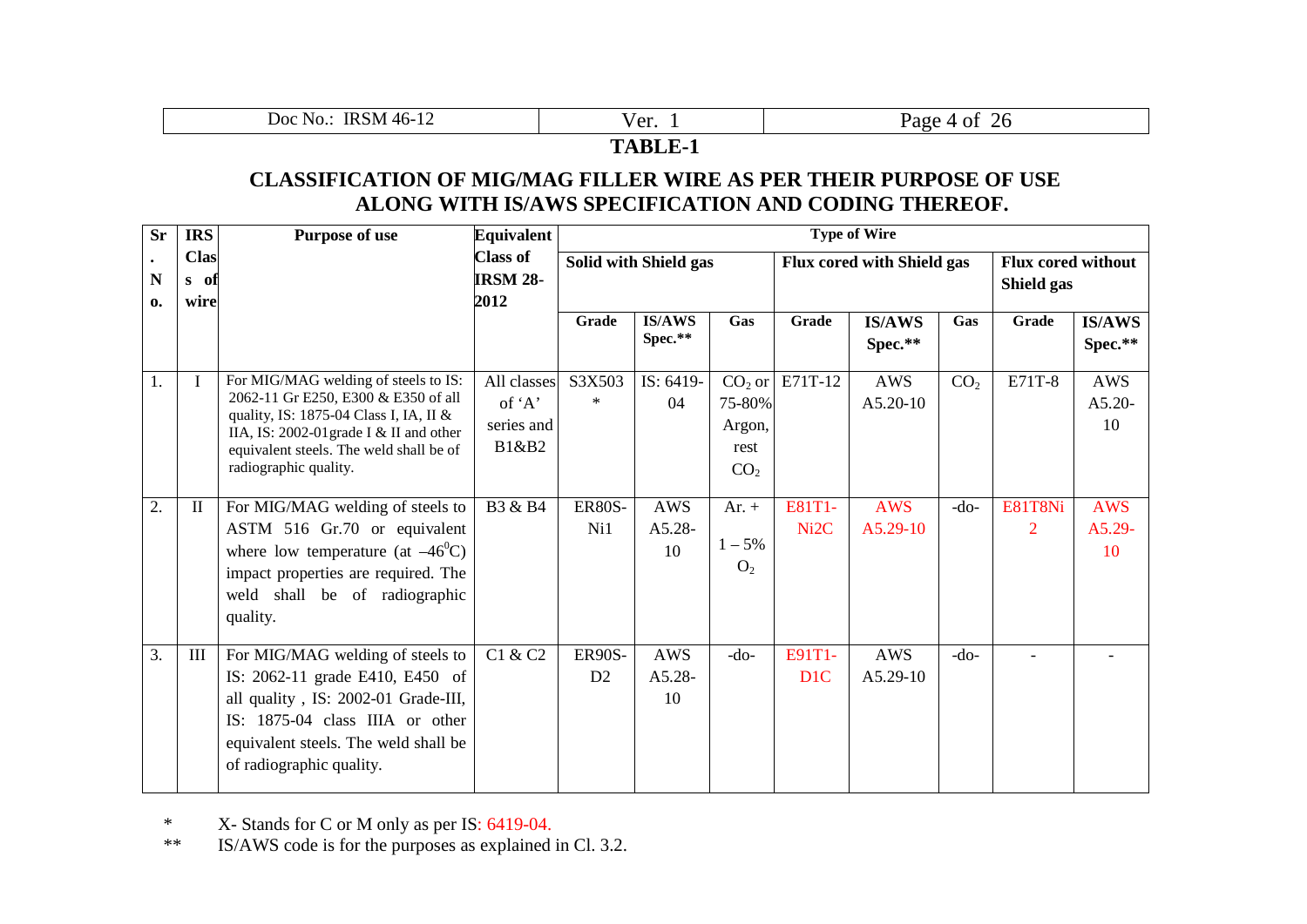| <b>IRSM</b><br>$-46-1$<br>No.<br>$\overline{1}$ | $\sqrt{2r}$<br>" U.<br>the contract of the contract of the contract of | Page<br>O1<br>$\angle 0$ |
|-------------------------------------------------|------------------------------------------------------------------------|--------------------------|

| Sr.              | <b>IRS</b>   | Purpose of use                                                                                                                                                                                                                                                                                      | Equivale               |                      | Type of Wire            |                                          |                            |                              |                 |         |                                  |  |
|------------------|--------------|-----------------------------------------------------------------------------------------------------------------------------------------------------------------------------------------------------------------------------------------------------------------------------------------------------|------------------------|----------------------|-------------------------|------------------------------------------|----------------------------|------------------------------|-----------------|---------|----------------------------------|--|
| No.              | Clas<br>s of |                                                                                                                                                                                                                                                                                                     | nt Class<br>of IRSM    |                      | Solid with Shield gas   |                                          |                            | Flux cored with Shield gas   |                 |         | Flux cored without<br>Shield gas |  |
|                  | wire         |                                                                                                                                                                                                                                                                                                     | 28-2012                | Grade                | IS/AWS<br>Spec.**       | Gas                                      | Grade                      | IS/AWS<br>Spec.**            | Gas             | Grade   | IS/AWS<br>Spec.**                |  |
| $\overline{4}$ . | IV           | For MIG/MAG welding of weather resistant<br>steels to IRS: M41-97 and IRS: M42-79 with<br>same steel and with other grades of steel with<br>same or lower strength to IS: 2062-11 all grades<br>& all quality, IS: 2002-01, & IS: 1875-04 class<br>IIIA. The weld shall be of radiographic quality. | D                      | <b>ER80S-</b><br>G   | AWS<br>A5.28-10         | CO <sub>2</sub>                          | E81T1-<br>W <sub>2</sub> C | <b>AWS</b><br>A5.29-<br>10   | CO <sub>2</sub> |         |                                  |  |
| 5.               | V            | For Hard facing of Ferrous components<br>to achieve weld metal hardness between<br>30-40Rc.                                                                                                                                                                                                         | H4B                    | <b>ERXXS</b><br>$-G$ | <b>AWS</b><br>A5.28-10  | $-do-$                                   | <b>EXXT1-GC</b>            | <b>AWS</b><br>A5.29-<br>10   | $-do-$          | EXXT4-G | <b>AWS</b><br>$A5.29-10$         |  |
| 6.               | VI           | For MIG/MAG welding of stainless<br>steels type $18\%$ Cr $8\%$ Ni, $3Cr12 \&$<br>steel to IRS M-44-97 or its equivalent.                                                                                                                                                                           | M1 &<br>M <sub>2</sub> | <b>ER308L</b>        | <b>AWS</b><br>A5.9-10   | Ar. $+$<br>$(1 - 5\%)$<br>O <sub>2</sub> | E308LT1-1                  | <b>AWS</b><br>A5.22-<br>10   | $-do-$          |         |                                  |  |
| 7.               | <b>VII</b>   | For dissimilar MIG/MAG welding<br>amongst the steels mentioned above in<br>class VI, joining austenitic stainless<br>steels with plain carbon steel or low<br>alloyed steel. This can also be used for<br>welding of heat resisting stainless steels<br>22% Cr 12Ni type or its equivalent.         | M <sub>4</sub>         | ER309                | <b>AWS</b><br>$A5.9-10$ | $-do-$                                   | E309T1-1                   | <b>AWS</b><br>$A5.22-$<br>10 | $-do-$          |         |                                  |  |
| 8.               | VII          | For welding of cast steel of similar<br>composition, Stainless steel to low alloy<br>steel high in Nickel & welding of steel<br>of unknown composition.                                                                                                                                             | M <sub>7</sub>         | ER 312               | <b>AWS</b><br>$A5.9-10$ | $-do-$                                   | E312T1-1                   | <b>AWS</b><br>$A5.22-$<br>10 | $-do-$          |         |                                  |  |

 $*$  IS/AWS code is for the purposes as explained in Cl. 3.2.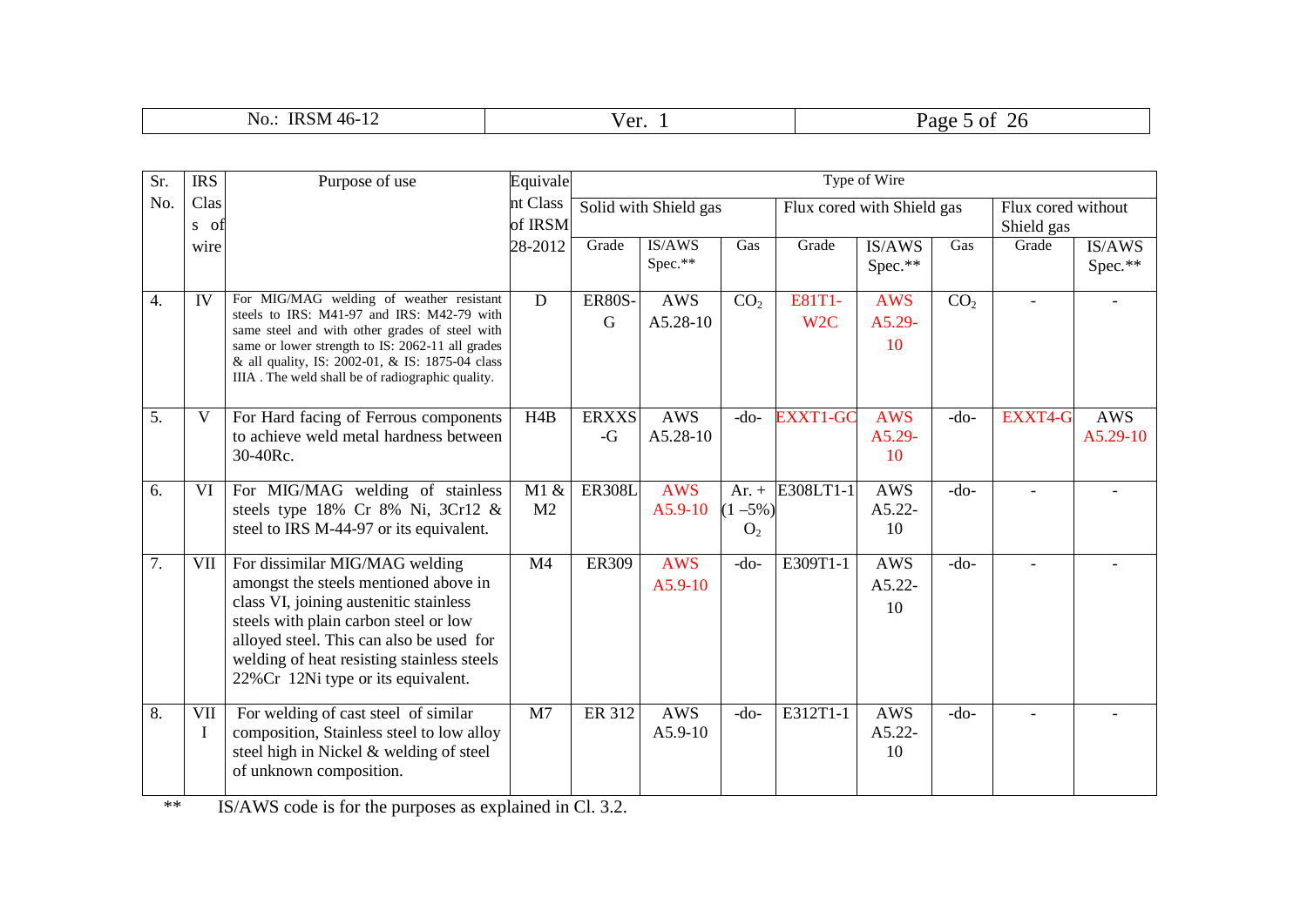| 46-<br>$\log$<br>٠M٠<br>N <sub>O</sub><br>. к<br>∸<br><b>TTTPTT</b><br>ີ | ۳۵۰.<br>$\sim$ | .<br>. .<br>⊷ |
|--------------------------------------------------------------------------|----------------|---------------|

3.2 **Standard code as per IS or AWS has been shown against each class of filler wire for welding position and shield gas only. For Mechanical properties and Chemical requirement, values stipulated in appropriate tables of this standard shall be followed. In areas not covered by this Standard, the views and conditions stipulated in the respective IS/AWS standard shall be followed.** 

#### 4. **Wire & Wire Spool:**

- 4.1 **Quality of Wire** The wire shall have a smooth finish and shall be free from surface imperfections, corrosion, grease, oxides or any other foreign material. It shall have a uniform protective coating, well bonded and smooth.
- 4.2 **Size of Wire** Wire shall be manufactured in diameter of 0.8, 1.2 and 1.6 mm for solid wires, 1.2 and 1.6 mm for flux cored wire with shield gas and 1.6 or 1.8, 2 and 2.4 mm for flux cored wire without shield gas.
- 4.3 **Wire Spool** The wire shall be supplied in spools closely wound in layers of continuous length made from single heat or lot and shall be free from kinks, burrs and sharp bends. The wire shall be free to unwind without restrictions. Open end of the wire shall be properly secured and identified. The maximum weight of the wire excluding the spool should be 12.5 Kgs .

#### **Packaging**:

- 5.1 To guard against ingress of moisture and accidental damage during transportation and storage till its consumption, the packaging system shall be as follows:
- 5.1.1 Wire shall be smoothly wound over a wooden or plastic spool.
- 5.1.2 The spool cover shall have printed on it name & address of the manufacturer, brand name, IRS class with IS and/or AWS code, batch no., date of manufacture, date of expiry, size, weight of spool, current condition & welding parameters, cautionary note on safety during welding and any other special recommendation.
- 5.1.3 The spool shall be wrapped across the thickness of the spool along the periphery with a moisture proof polythene/gunny strip.
- 5.1.4 The spool shall be kept in plastic jacket, sealed and evacuated. Then it shall be kept in a cardboard box; be covered with polythene jacket and shrink sealed. The box shall have printed on it all the information given in **Cl. 5.1.2.**
- 5.1.5 The details of packing may vary from one manufacturer to other, but in essence, it must have **three** moisture proof polythene layers or **two** moisture proof polythene layers with **one** layer of gunny along with cardboard box. At least one inner packing must be of evacuated & shrink packed type.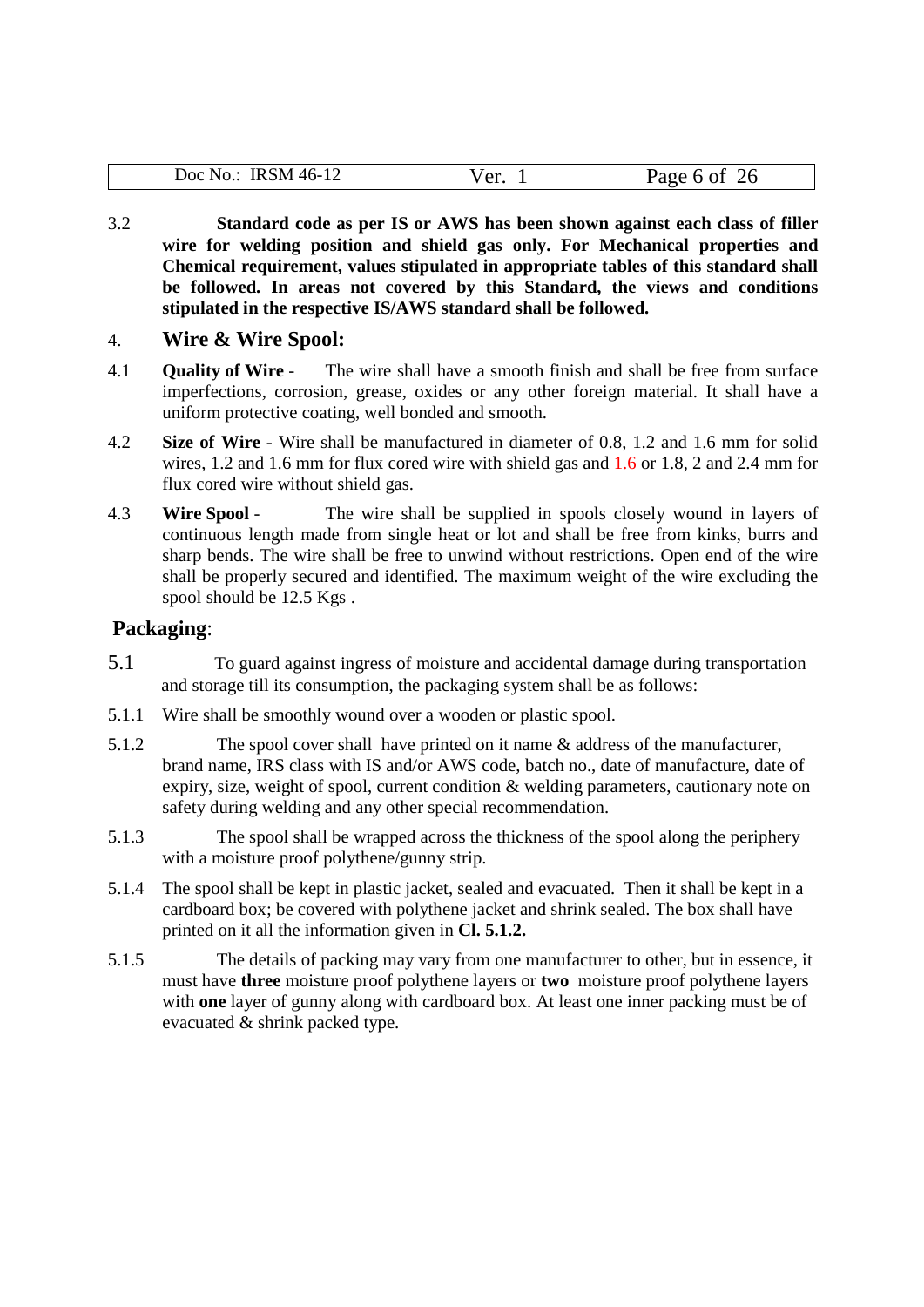| $.46 - 7$<br><b>IRSM</b><br>Doc  <br>No<br><b>TP</b> | سہ ا<br>u. | $P_8$ ge<br>. L<br>∼ |
|------------------------------------------------------|------------|----------------------|

#### 6. **Requirements**:

#### 6.1 **All the wires shall fulfill the condition as laid down in clause 4 & 5.**

6.2 The acceptance criteria for each Grade of wire have been indicated in **Table-2**. The minimum value requirement of each criteria is either given in the table or reference to appropriate appendix and table has been made wherein the details of testing and minimum value requirement has been described.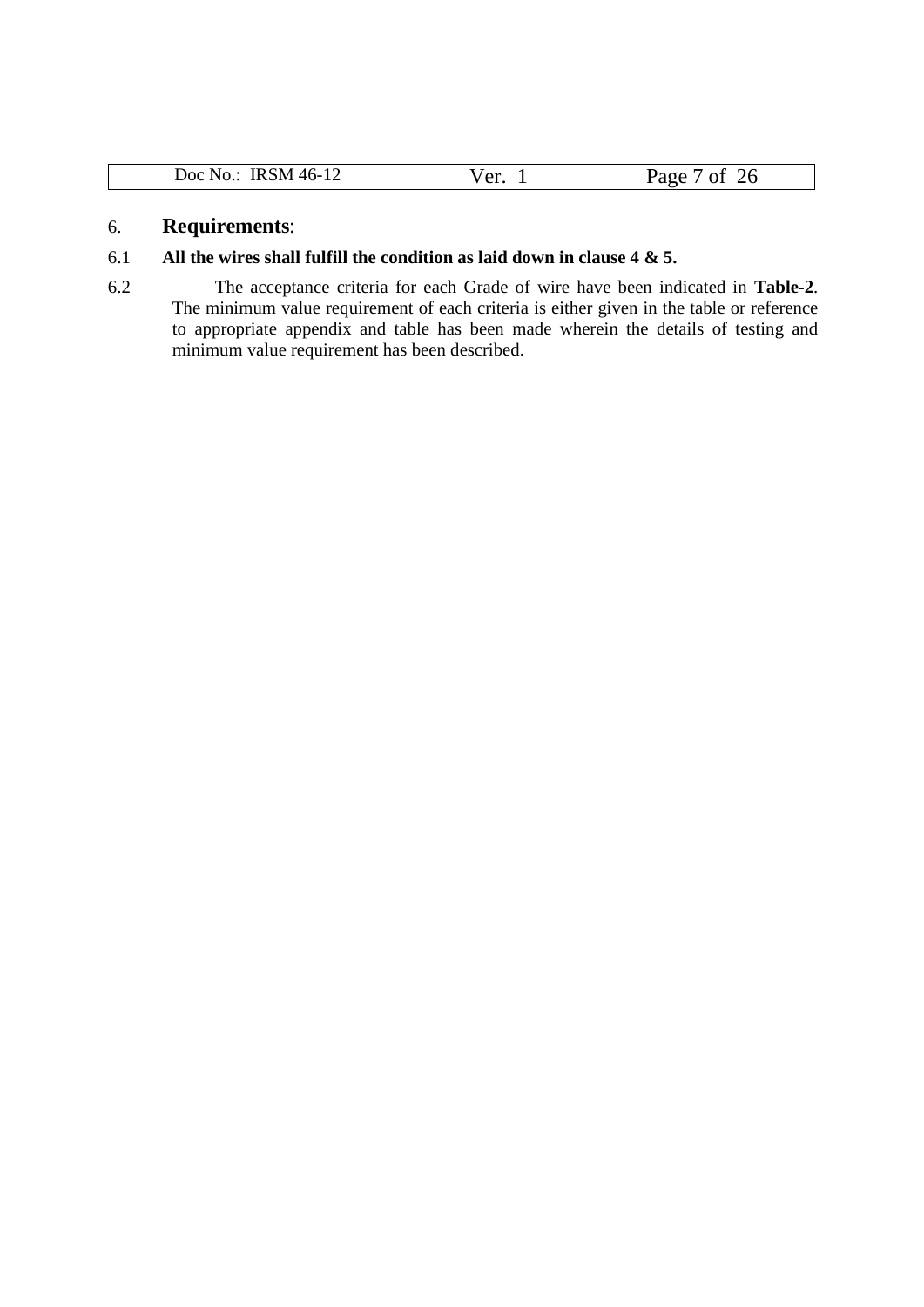| <b>NO.</b><br>D <sub>OC</sub><br>'KS<br>SM<br>$^{\prime}$ . The set of $\sim$<br>- 11 | $1 \Delta r$<br>$\mathbf{u}$ | $\Omega$<br>agt"<br>.<br>$\sim$ |
|---------------------------------------------------------------------------------------|------------------------------|---------------------------------|
|                                                                                       |                              |                                 |

#### **TEST REQUIREMENTS FOR MIG/MAG FILLER WIRES**

| <b>S. No.</b>  | <b>IRS</b>   | Perfor-        | Copper          |                   | Cast $\&$ Mechanical     | <b>Chemical</b>          | Radiogr-                 | Hydrogen                      | <b>Hardness</b>          | <b>Macro</b>             | <b>Fillet</b>            | <b>Corrosion</b>                 |
|----------------|--------------|----------------|-----------------|-------------------|--------------------------|--------------------------|--------------------------|-------------------------------|--------------------------|--------------------------|--------------------------|----------------------------------|
|                | <b>Class</b> | mance<br>test* | $ $ Coating $ $ | Helix             | <b>Properties</b>        | <b>Composition</b>       | $\alpha$ aphy#           | content<br>$(Max)$ $@$        |                          | <b>Examina-</b><br>tion  | weld test                | <b>Resistance</b><br><b>Test</b> |
|                | I            | App-A          | $App-B$         | $App-B$<br>Table- | App-C<br>Table-4         | $App-C$<br>Table-5, 6 &7 | <b>IIW</b> Blue<br>Std.  | 4ml/100gm<br>of weld<br>metal |                          | $\overline{\phantom{0}}$ |                          | $\overline{\phantom{0}}$         |
| $\overline{2}$ | $\mathbf{I}$ | $-do-$         | $-do-$          | $-do-$            | $-do-$                   | $-do-$                   | $-do-$                   | $-do-$                        |                          | $\overline{a}$           | $\overline{\phantom{a}}$ | $\overline{\phantom{a}}$         |
| 3              | III          | $-do-$         | $-do-$          | $-do-$            | $-do-$                   | $-do-$                   | $-do-$                   | $-do-$                        |                          | $\overline{\phantom{a}}$ | $\overline{\phantom{m}}$ | $\overline{\phantom{a}}$         |
| $\overline{4}$ | IV           | $-do-$         | $-do-$          | $-do-$            | $-do-$                   | $-do-$                   | $-do-$                   | $-do-$                        |                          |                          | Cl.6.2.10                | App-D                            |
| $\overline{5}$ | V            | $-do-$         | $-do-$          | $-do-$            |                          | $-do-$                   | $\overline{a}$           | $-do-$                        | 30-40Rc<br>$App-C$       | App-C                    |                          |                                  |
| 6              | VI           | $-do-$         | $-do-$          | $-do-$            |                          | $-do-$                   | -                        |                               |                          | $\overline{\phantom{a}}$ | Cl.6.2.10                |                                  |
| $\overline{7}$ | <b>VII</b>   | $-do-$         | $-do-$          | $-do-$            | $\overline{\phantom{0}}$ | $-do-$                   | $\overline{\phantom{0}}$ | $\overline{\phantom{a}}$      | $\overline{\phantom{a}}$ | $\overline{\phantom{a}}$ | $-do-$                   | $\overline{\phantom{a}}$         |
| 8              | <b>VIII</b>  | $-do-$         | $-do-$          | $-do-$            |                          | $-do-$                   | $\overline{a}$           |                               |                          |                          | $-do-$                   |                                  |

\* Further tests shall be carried out only if the filler wire is found satisfactory in this test.

\$ Applicable for copper coated wires only.

# IIW Stands for International Institute of Welding.

@ Applicable for solid MIG/MAG wires only.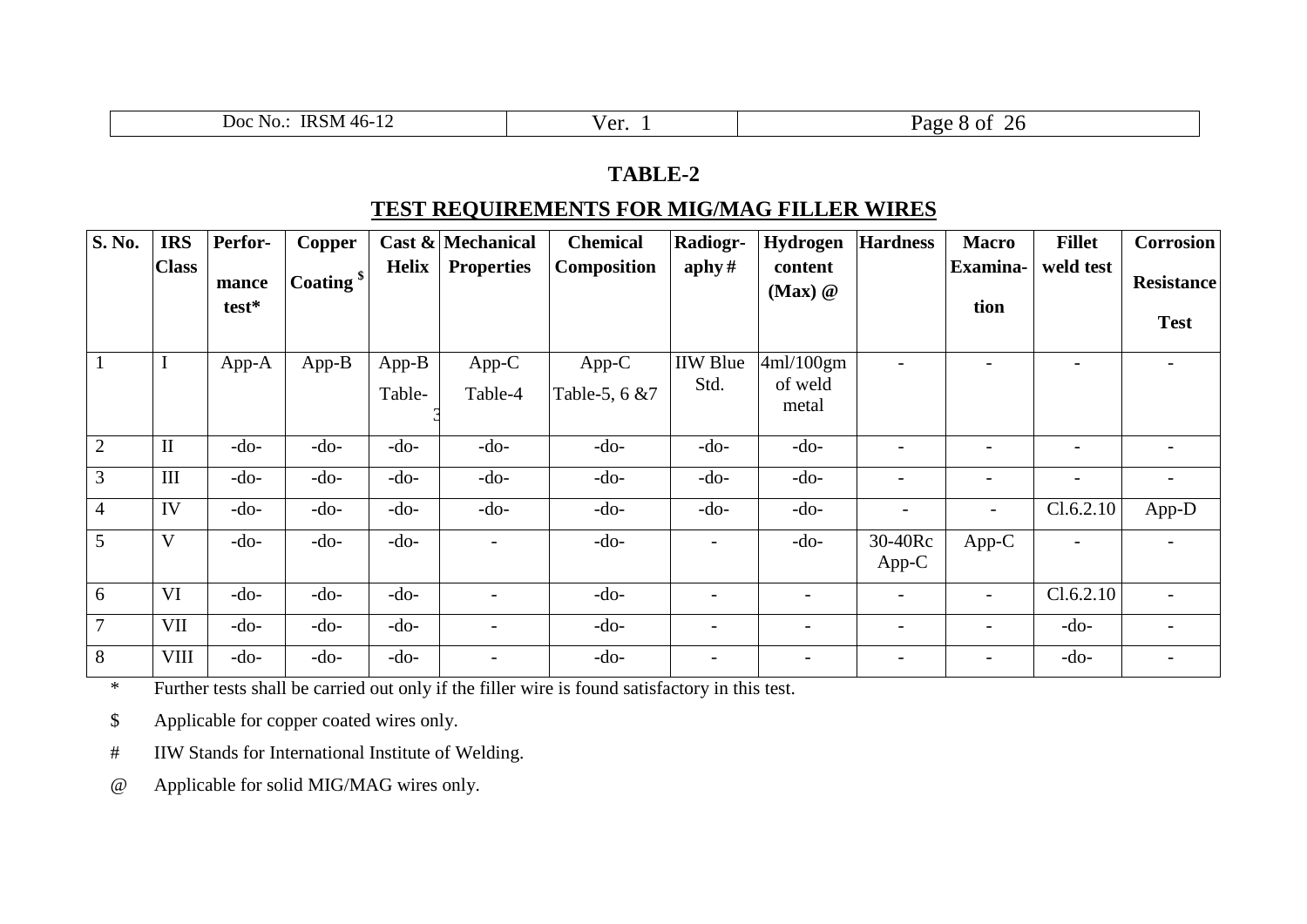| IRSM 46-12  | √er | 26        |
|-------------|-----|-----------|
| Doc $No.$ : | u.  | Page 9 of |

- 6.2.1 **Performance test:** Performance Test includes Running Performance and Accelerated Storage Stability Test. All classes of wires shall pass satisfactorily in the running performance test, where the running performance of the wire shall be checked along with general condition of wire and Cu coating. In Accelerated Storage Stability test, there shall not be any corrosion spot on the wire. The details of test procedure are given in **Appendix- A.**
- 6.2.2 **Copper coating:** The filler wires shall have uniform copper coating (wherever applicable) to prevent rusting. The copper content shall be within 0.2-0.4 % by wt.. The details of testing are given in **Appendix 'B'**.
- 6.2.3 **Cast and helix:** The cast and helix of solid MIG/MAG filler wire shall be as per **Table-3**. The details of testing have been given in **Appendix 'B'**.

| S.No. | <b>IRS</b> class  | <b>Spool Size</b><br>(Diameter in<br>mm) | <b>Wire Size</b><br>(Diameter in mm) | Cast in mm    | Helix in mm<br>(Max) |
|-------|-------------------|------------------------------------------|--------------------------------------|---------------|----------------------|
|       | I, II. III. IV    | $(i)$ 100 $mm$                           | All sizes                            | 100-230       | 13                   |
|       | &V                | (ii) other                               | 0.8 mm or less<br>(i)                | 305min.<br>i) | 25<br>(i)            |
|       |                   | diameters                                | (ii)<br>0.9 mm or large              | ii) 380min.   | 25<br>(ii)           |
| 2     | VI, VII &<br>VIII | 300 mm.                                  | All diameter                         | 380-1300      | 25                   |

#### **CAST & HELIX REQUIREMENT OF SOLID MIG/MAG FILLER WIRES**

- 6.2.3.1 Cast & Helix for flux cored wires with or without shielding gas shall be suitable for uniform uninterrupted feeding on automatic or semi-automatic welding equipment.
- 6.2.4 **Mechanical properties:** The mechanical properties of different classes of filler wires have been given in **Table-4**.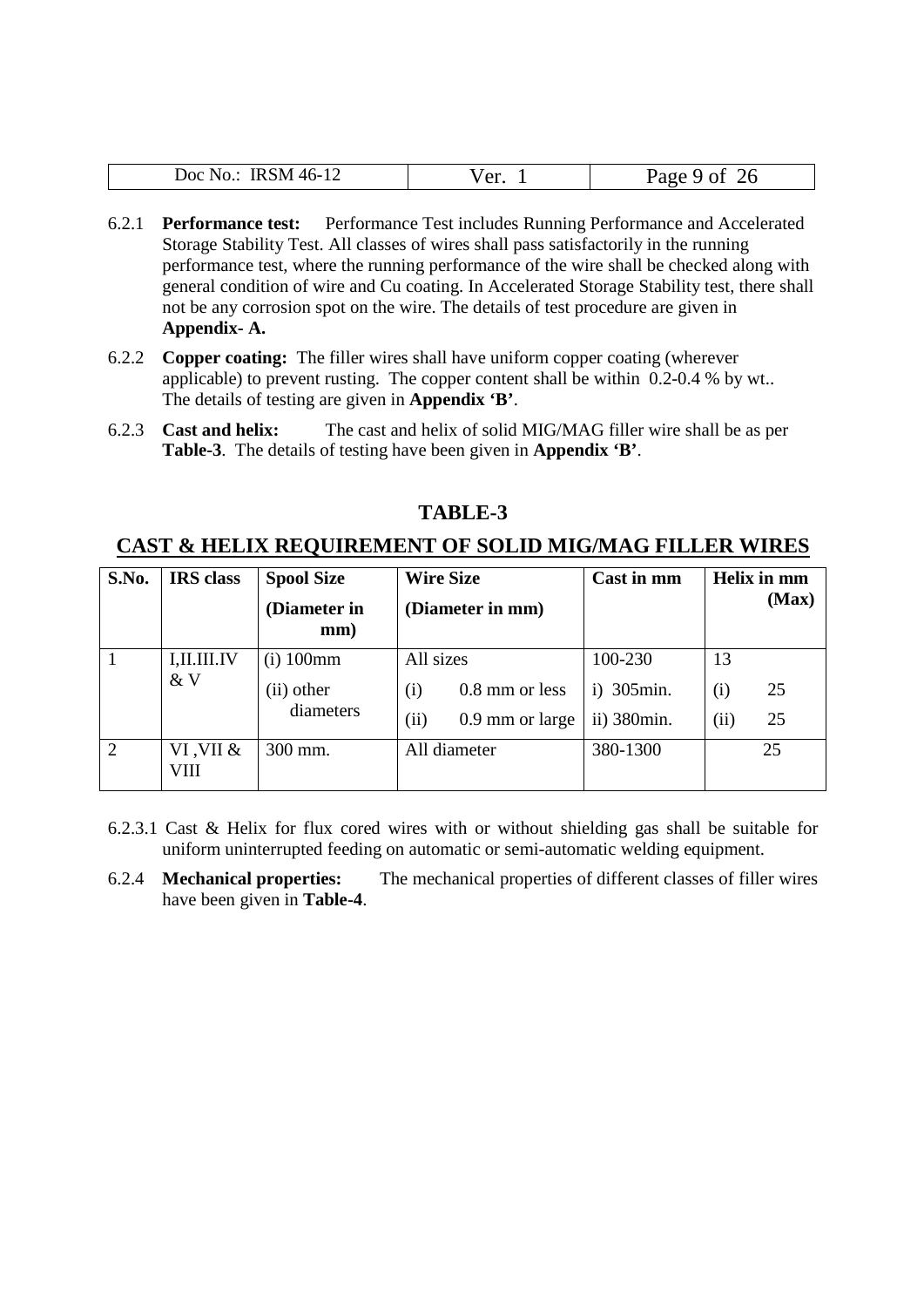| Doc No.: IRSM 46-12 | $\sqrt{er}$<br>u. | Page 10 of $26$ |
|---------------------|-------------------|-----------------|

#### **MINIMUM REQUIREMENTS OF DIFFERENT MECHANICAL PROPERTIES FOR MIG/MAG FILLER WIRE**

| <b>IRS</b>     | <b>UTS</b> | YS         | %Elongation          | % Reduction | Impact (Joules)                 |
|----------------|------------|------------|----------------------|-------------|---------------------------------|
| Class          | $(N/mm^2)$ | $(N/mm^2)$ | on $5 \times d$ G.L. | in Area     |                                 |
|                |            |            |                      |             |                                 |
|                | 510        | 350        | 26                   | 50          | 47 at $-20^{\circ}$ C           |
| $\mathbf{I}$   | 540        | 390        | 24                   | 45          | 25 at $-46^{\circ}\overline{C}$ |
| III            | 590        | 450        | 20                   | 40          | 27 at $-20^{\circ}$ C           |
| IV <sub></sub> | 490        | 350        | 22                   | 40          | 50 at $-20^{\circ}$ C           |

Note: Tolerances in limiting values as given in respective IS/AWS are not applicable.

**Chemical Composition:** The chemical composition requirement of solid MIG/MAG filler wire with shield gas, flux cored MIG/MAG filler wire with shield gas and self shielded flux cored wire have been given in **Table 5, 6 & 7** respectively. Procedure of weld pad preparation and sample collection for chemical analysis has been given in **Appendix C.**

- 6.2.5 **Radiography test:** Radiograph of all weld test piece shall be at least equal to or better than IIW Blue Standard radiograph.
- 6.2.7 **Hydrogen Content:** Diffusible Hydrogen content shall be determined by Mercury apparatus to IS:11802.
- 6.2.8 **Hardness Survey:** Hardness survey shall be carried out for IRS class V consumables. Procedure of weld pad preparation, testing and acceptance criteria have been given in **Appendix C**.
- 6.2.9 **Macro Examination:** Macro examination test shall be carried out for IRS class V consumables. Procedure of weld pad preparation, testing and acceptance criteria have been given in **Appendix C**.
- 6.2.10 **Fillet Weld Test:** Fillet weld test will be carried out for IRS class IV, VI ,VII ,VIII filler wire. The completed fillet weld test specimen shall be examined visually and the weld shall be free of cracks. The specimen shall be reasonably free of undercut, overlap, slag inclusion and surface porosity. Dimensional measurements and Macro examination shall be carried out on polished and etched transverse section. The transverse section shall have adequate penetration without any crack and shall reasonably be free from other welding defects .The dimensional requirement of fillet weld test is given in **Table –8**.
- 6.2.11 **Corrosion resistance test:** Corrosion resistance test shall be carried out for class IV filler wires. Procedure of testing and acceptance criteria has been given in **Appendix- D**.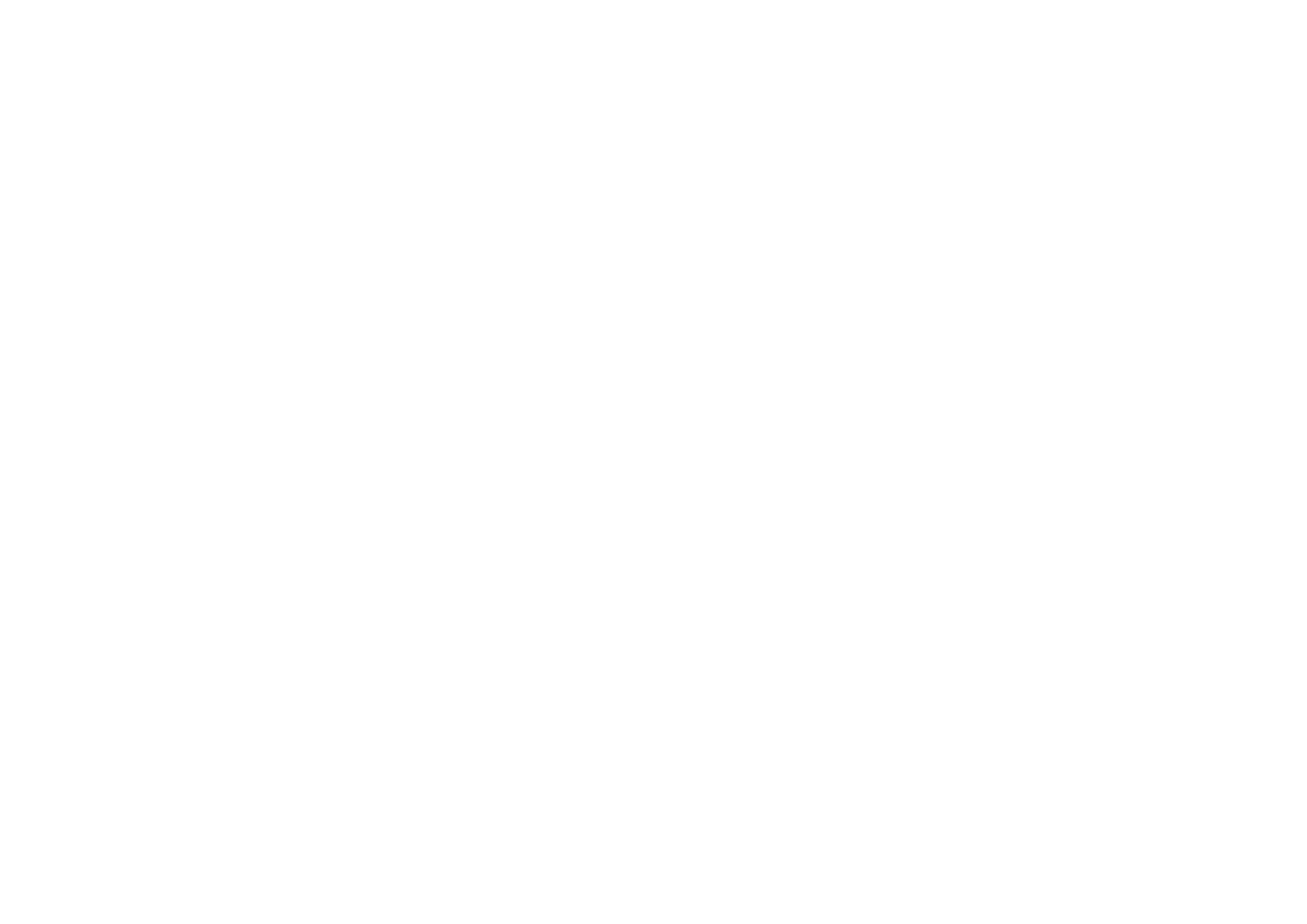| $\omega$ oc<br>INO.<br>$\mathbf{r}$<br>. .<br>. . |  | Ωt<br>. |
|---------------------------------------------------|--|---------|
|---------------------------------------------------|--|---------|

#### **CHEMICAL COMPOSITION REQUIREMENTS FOR SOLID MIG/MAG FILLER WIRES**

| S.No.          | <b>IRS</b>   |               | Chemical Composition % wt. |                                |       |       |               |               |              |                        |      |  |
|----------------|--------------|---------------|----------------------------|--------------------------------|-------|-------|---------------|---------------|--------------|------------------------|------|--|
|                | Class        | $\mathbf C$   | Mn                         | Si                             | S     | P     | Mo            | Ni            | $Cu*$        | $\mathbf{C}\mathbf{r}$ | V    |  |
| $\mathbf{1}$   | I            | $0.07 - 0.15$ | $1.00 - 1.50$              | $0.65 - 0.85$                  | 0.025 | 0.025 |               |               | $0.2 - 0.4$  |                        |      |  |
| 2              | $\mathbf{I}$ | 0.12          | 1.25                       | $0.40 - 0.80$                  | 0.025 | 0.025 | 0.35          | $0.80 - 1.10$ | $0.2 - 0.4$  | 0.15                   | 0.05 |  |
| 3              | III          | $0.07 - 0.12$ | $1.60 - 2.10$              | $0.50 - 0.80$                  | 0.025 | 0.025 | $0.40 - 0.60$ | 0.15          | $0.2 - 0.4$  |                        |      |  |
| $\overline{4}$ | **<br>IV     | 0.12          |                            | $0.60 - 1.20 \mid 0.25 - 0.70$ | 0.03  | 0.03  |               | $0.30 - 0.80$ | $0.25 - .65$ | $0.40 - 0.70$          |      |  |
| 5              | $V^{**}$     | 0.20          | 3.0                        | 1.50                           | 0.03  | 0.03  | 1.50          |               | $0.2 - 0.4$  | 5.0                    |      |  |
| 6              | VI           | 0.03          | $1.0 - 2.5$                | $0.30 - 0.65$                  | 0.03  | 0.03  | 0.75          | $9.0 - 11.0$  | 0.5          | $19.5 - 22.0$          |      |  |
| 7              | VII          | 0.12          | $1.0 - 2.5$                | $0.30 - 0.65$                  | 0.03  | 0.03  | 0.75          | $12.0 - 14.0$ | 0.5          | $23.0 - 25.0$          |      |  |
| 8              | <b>VIII</b>  | 0.15          | $1.0 - 2.5$                | $ 0.30 - 0.65 $                | 0.03  | 0.03  | 0.75          | $8.0 - 10.5$  | 0.5          | 28.0-32.0              |      |  |

#### \* **The Wt% of copper includes copper coating of wire and copper content in weld metal .**

#### **\*\* Chemical composition of Weld Metal.**

Note: 1) Single values are maximum except otherwise stated.

2) Tolerances in limiting values as given in respective IS/AWS are applicable.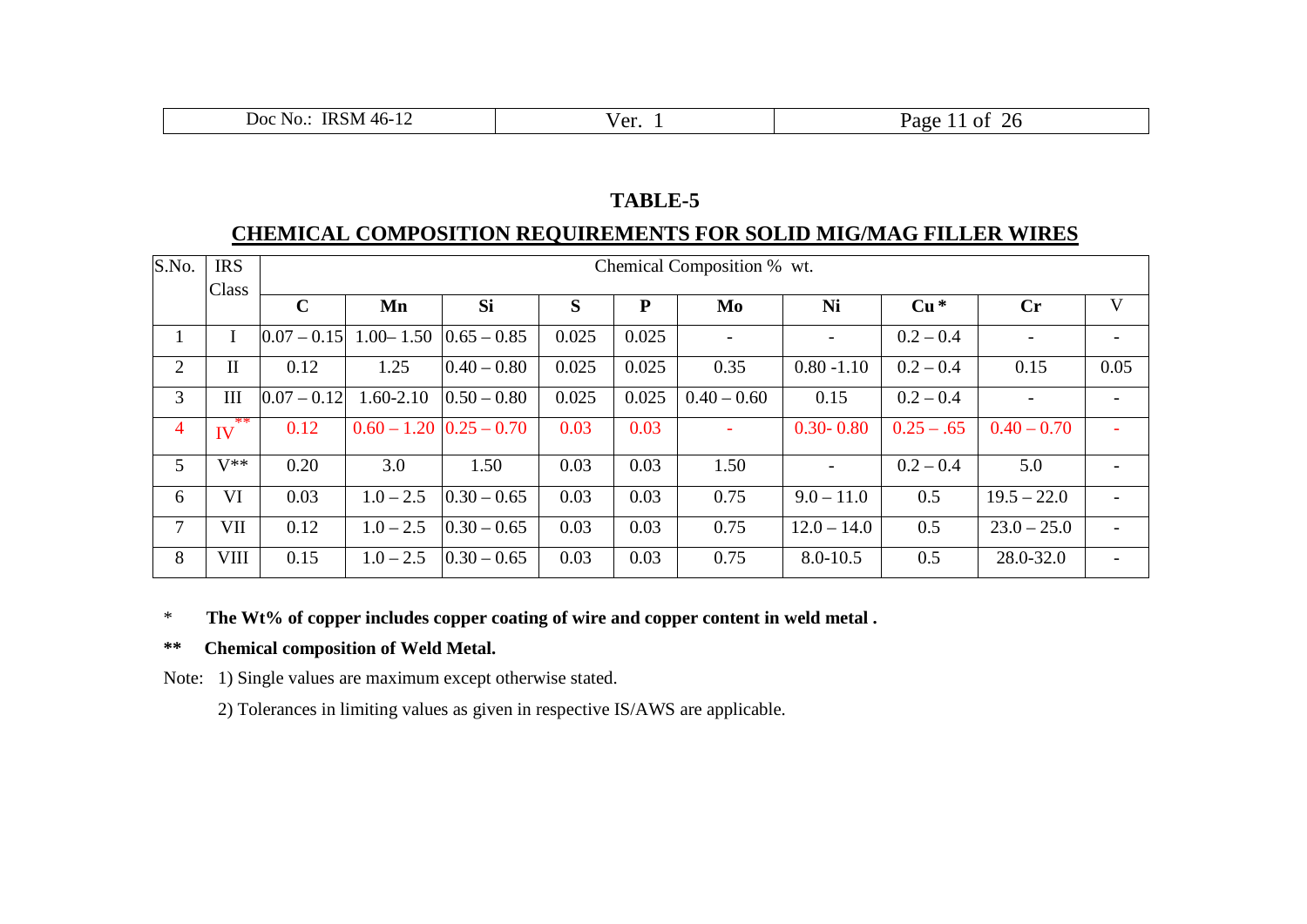| .                                                            |                                               |                                                           |
|--------------------------------------------------------------|-----------------------------------------------|-----------------------------------------------------------|
| N <sub>O</sub><br>JOC<br>$\cdot$ IVI.<br>$\mathbf{u}$<br>. . | $1 \wedge v$<br>$\mathbf{u} \cdot \mathbf{r}$ | O1<br>. .<br>. .<br>.<br>$\alpha$<br>$\sqrt{2}$<br>$\sim$ |

# **TABLE-6 CHEMICAL COMPOSITION REQUIREMENTS FOR WELD METAL OF FLUX CORED MIG/MAG FILLER WIRES WITH SHIELD GAS**

| Sl.No. | <b>IRS</b>         |               | Chemical Composition % wt |               |      |      |                |               |                               |                 |      |
|--------|--------------------|---------------|---------------------------|---------------|------|------|----------------|---------------|-------------------------------|-----------------|------|
|        | Class              | $\mathcal{C}$ | Mn                        | Si            | S    | P    | Mo             | Ni            | $Cu*$                         | Cr              | V    |
| 1.     |                    | 0.15          | 1.60                      | 0.90          | 0.03 | 0.04 | 0.30           | 0.50          | $0.2 - 0.4$                   | 0.20            | 0.08 |
| 2.     | $\mathbf{I}$       | 0.12          | 1.50                      | 0.80          | 0.03 | 0.03 | $\blacksquare$ | $1.75 - 2.75$ | $0.2 - 0.4$                   |                 |      |
| 3.     | $\mathop{\rm III}$ | 0.12          | $1.25 - 2.0$              | 0.80          | 0.03 | 0.03 | $0.25 - 0.55$  |               | $0.2 - 0.4$                   |                 |      |
| 4.     | IV                 | 0.12          | $0.50 - 1.30$             | $0.35 - 0.80$ | 0.03 | 0.03 | $\overline{a}$ |               | $0.40 - 0.80$ $ 0.30 - 0.75 $ | $0.45 - 0.70$   |      |
| 5.     | V                  | 0.20          | 3.0                       | 1.50          | 0.03 | 0.03 | 1.50           |               | $0.2 - 0.4$                   | 5.0             |      |
| 6.     | VI                 | 0.04          | $0.5 - 2.5$               | 1.0           | 0.03 | 0.04 | 0.5            | $9.0 - 11.0$  | 0.5                           | $18.0 - 21.0$   |      |
| 7.     | VII                | 0.10          | $0.5 - 2.5$               | 1.0           | 0.03 | 0.04 | 0.5            | $12.0 - 14.0$ | 0.5                           | $ 22.0 - 25.0 $ |      |
| 8.     | <b>VIII</b>        | 0.15          | $0.5 - 2.5$               | 1.0           | 0.03 | 0.04 | 0.5            | $8.0 - 10.5$  | 0.5                           | 28-32           |      |

\* The ranges of copper is applicable for copper coated wires in case of Class I, II, III,IV & V. For non-copper coated wires, only upper limits will be considered as maximum.

Note: 1) Single values are maximum except otherwise stated.

2) Tolerances in limiting values as given in respective IS/AWS are applicable.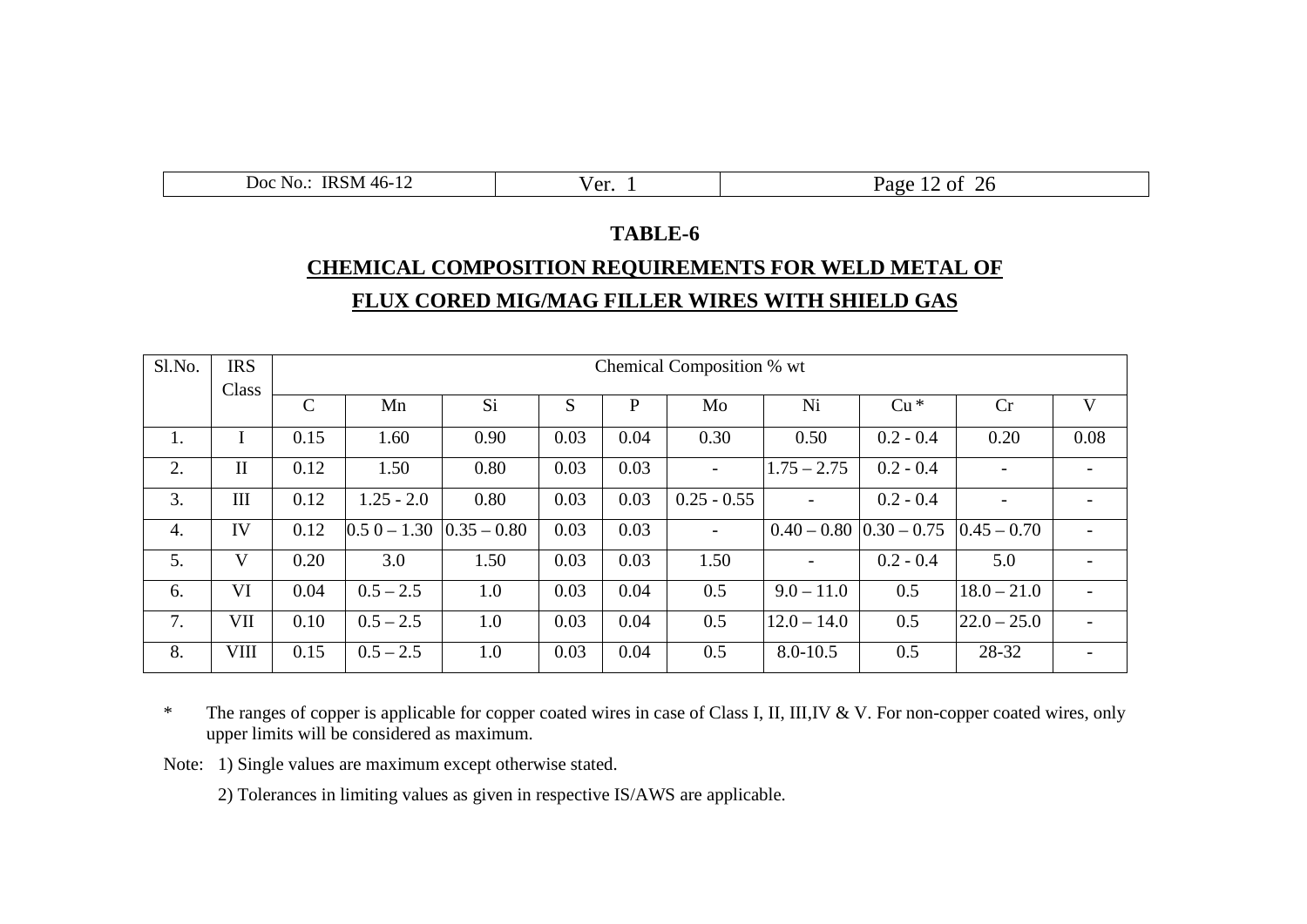| ---<br>$\overline{\phantom{a}}$                                    |                                 |                                  |
|--------------------------------------------------------------------|---------------------------------|----------------------------------|
| IRSM-<br>N <sub>O</sub> .<br>$\overline{\text{Doc}}$<br>$140 - 12$ | $\sqrt{2r}$<br>$\mathsf{U}$ . 1 | $\mathbf{a}$<br>26<br>-01<br>aee |

#### **CHEMICAL COMPOSITION REQUIREMENTS FOR WELDMENT OF**

#### **FLUX CORED MIG/MAG FILLER WIRES WITHOUT SHIELD GAS**

| Sl.No.       | <b>IRS</b><br><b>Class</b> |                          | <b>Chemical Composition %wt.</b> |      |      |      |      |                          |               |                          |      |                          |
|--------------|----------------------------|--------------------------|----------------------------------|------|------|------|------|--------------------------|---------------|--------------------------|------|--------------------------|
|              |                            | C                        | Mn                               | Si   | S    | D    | Mo   | Ni                       | $Cu*$         | Cr                       | Al   | $\mathbf{V}$             |
| . .          |                            | $\overline{\phantom{a}}$ | 1.75                             | 0.90 | 0.03 | 0.04 | 0.30 | 0.50                     | $0.20 - 0.40$ | 0.20                     | 1.80 | 0.08                     |
| ◠<br>∠.      | П                          | 0.12                     | . 50                             | 0.80 | 0.03 | 0.03 | 0.35 | $1.75 - 2.75$            | $0.20 - 0.40$ | $\overline{\phantom{a}}$ | 1.80 | $\overline{\phantom{0}}$ |
| $\sim$<br>э. |                            | 0.20                     | 3.0                              | 1.50 | 0.03 | 0.03 | .50  | $\overline{\phantom{0}}$ | $0.20 - 0.40$ | 5.0                      | 1.80 | $\overline{\phantom{0}}$ |

• The ranges of copper is applicable for copper coated wires in case of Class I, II, & V.. For non copper coated wires, only upper limits will be considered as maximum.

Note: 1) Single values are maximum except otherwise stated.

2) Tolerances in limiting values as given in respective IS/AWS are applicable.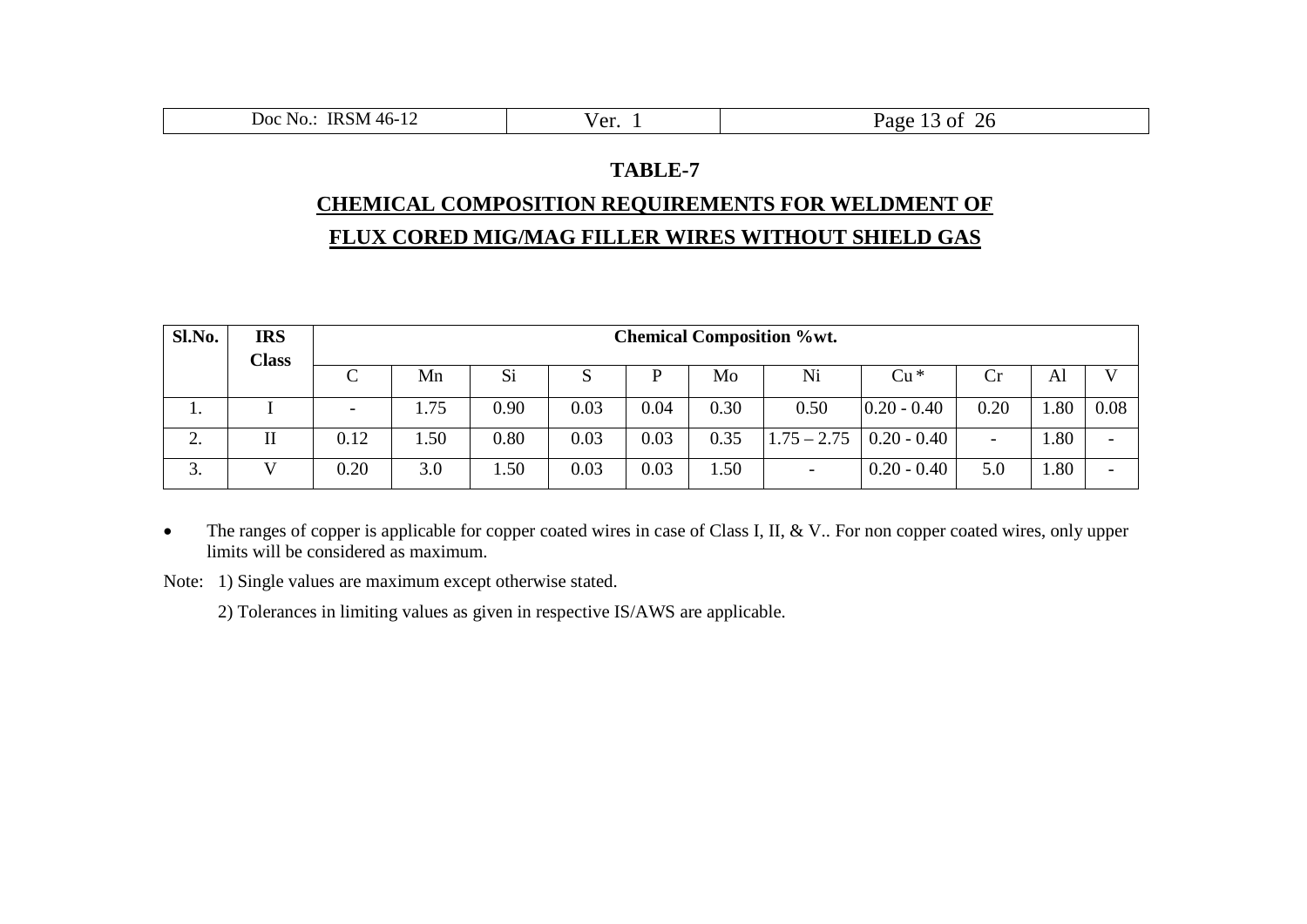| Doc No.: IRSM 46-12<br>$\sqrt{e^{r}}$ | Page 14 of 26 |
|---------------------------------------|---------------|
|---------------------------------------|---------------|

#### **DIMENSIONAL REQUIREMENTS FOR FILLET WELDS**

| <b>Size of Fillet</b><br>Weld (mm) |                                     | For IRS class IV                                    | For IRS Classes VI , VII & VIII     |                                                     |  |
|------------------------------------|-------------------------------------|-----------------------------------------------------|-------------------------------------|-----------------------------------------------------|--|
|                                    | <b>Maximum</b><br>convexity<br>(mm) | Maximum diff.<br><b>Between leg lengths</b><br>(mm) | <b>Maximum</b><br>convexity<br>(mm) | Maximum diff.<br><b>Between leg lengths</b><br>(mm) |  |
| 3.15                               | 1.1                                 | 1.0                                                 | 1.2                                 | 1.5                                                 |  |
| 4.0                                | 1.2                                 | 1.2                                                 | 1.3                                 | 1.5                                                 |  |
| 5.0                                | 1.5                                 | 1.5                                                 | 1.4                                 | 1.5                                                 |  |
| 5.6                                | 1.6                                 | 2.0                                                 | 1.5                                 | 1.5                                                 |  |
| 6.3                                | 1.8                                 | 2.5                                                 | 1.6                                 | 1.5                                                 |  |
| 7.0                                | 1.8                                 | 2.8                                                 | 1.7                                 | 1.5                                                 |  |
| 8.0                                | 2.0                                 | 3.15                                                | 1.8                                 | 1.5                                                 |  |
| 9.0                                | 2.0                                 | 3.6                                                 | 1.9                                 | 1.5                                                 |  |
| 10.0                               | 2.0                                 | 4.0                                                 | 2.0                                 | 1.5                                                 |  |

#### 7. **Storage:**

The filler wires shall be stored in a dry room to minimize ingress of moisture. The roof, floor and walls shall be made of damp proof concrete/brick. This storeroom shall not be used as storage place for grease, oil or other chemicals, which may affect the performance of filler wires adversely. Preferably a separate room should be allotted. The storing system shall be F**irst in First out (FIFO)** to prevent undue storage.

#### 8. **Shelf Life:**

The shelf life of filler wire shall be 9 months from the date of receipt in Stores or 12 months from the date of manufacture whichever is more.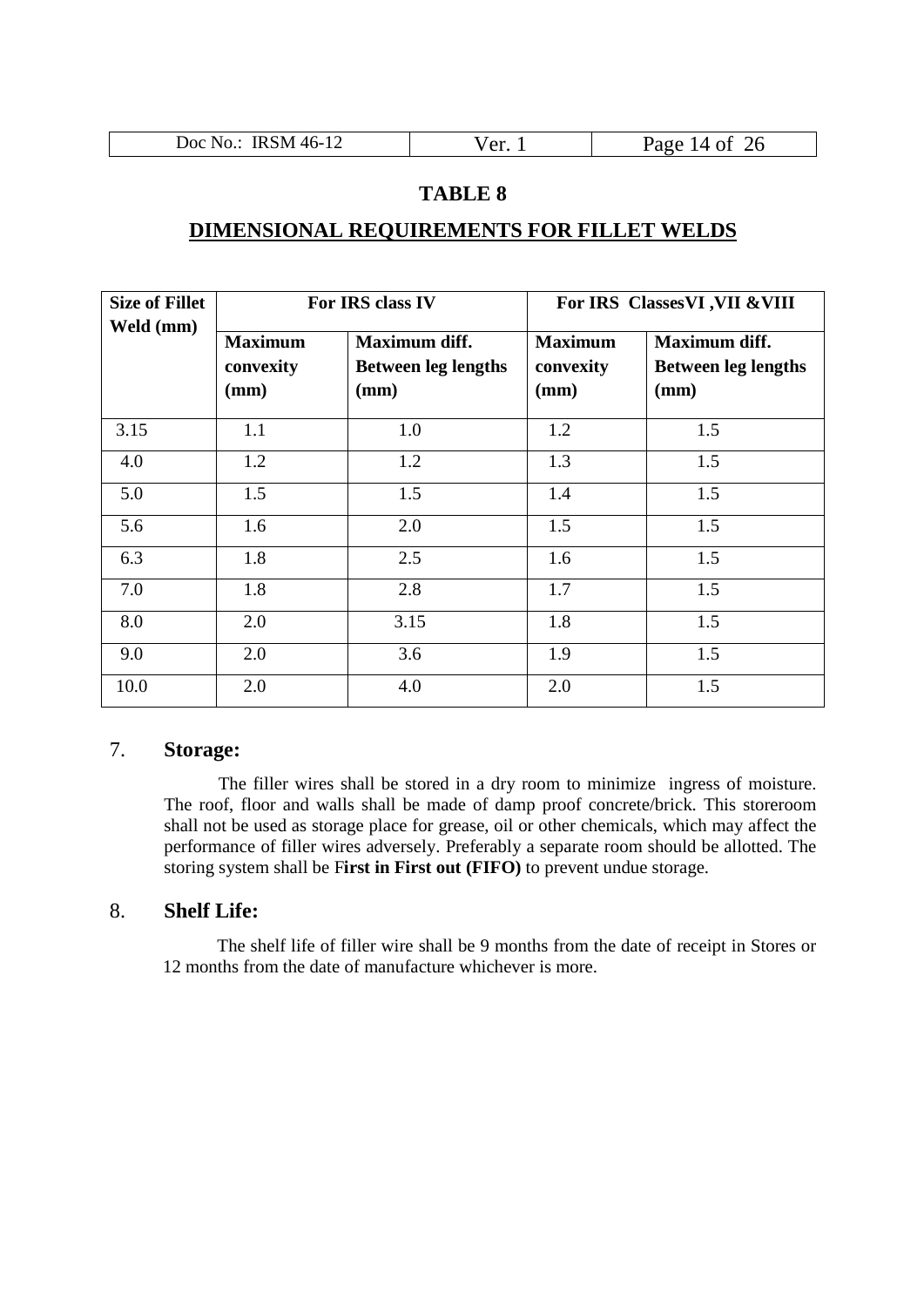| <b>IRSM</b><br>$.146 - 1$<br>Doc No.: | $\mathbf{r}$<br>u. | つん<br>$\sim$ $\sim$ $\sim$<br>''JUFA<br>∠∪ |
|---------------------------------------|--------------------|--------------------------------------------|

#### **9. Sampling plan for inspection of lots**

| No. of spool (size wise) as lot | No. of spool to be |
|---------------------------------|--------------------|
| size                            | sampled            |
| Up to $100$                     | 02                 |
| 101-200                         | 04                 |
| 201-300                         | 06                 |
| $301 \&$ above                  | 08                 |

Note: Minimum lot size shall not be less than 15 spools for sampling

#### 10.**Test**:

Preparation of test pieces and testing shall be done as per relevant IS/AWS specification unless stated otherwise.

#### 11.**Test for Bulk inspection**:

All the requirements as given in Cl. 6 shall be applicable, only the tests are to be conducted on the size/s given in the Purchase Order.

#### **12. Retest**:

Where any test specimen fails to satisfy the requirement of a particular test, twice the no. of test specimens for that test shall be prepared using consumable from the same batch and subjected to the test in which failure occurred. The consumable shall not be accepted as having passed that test unless all the test results on the additional specimens are satisfactory.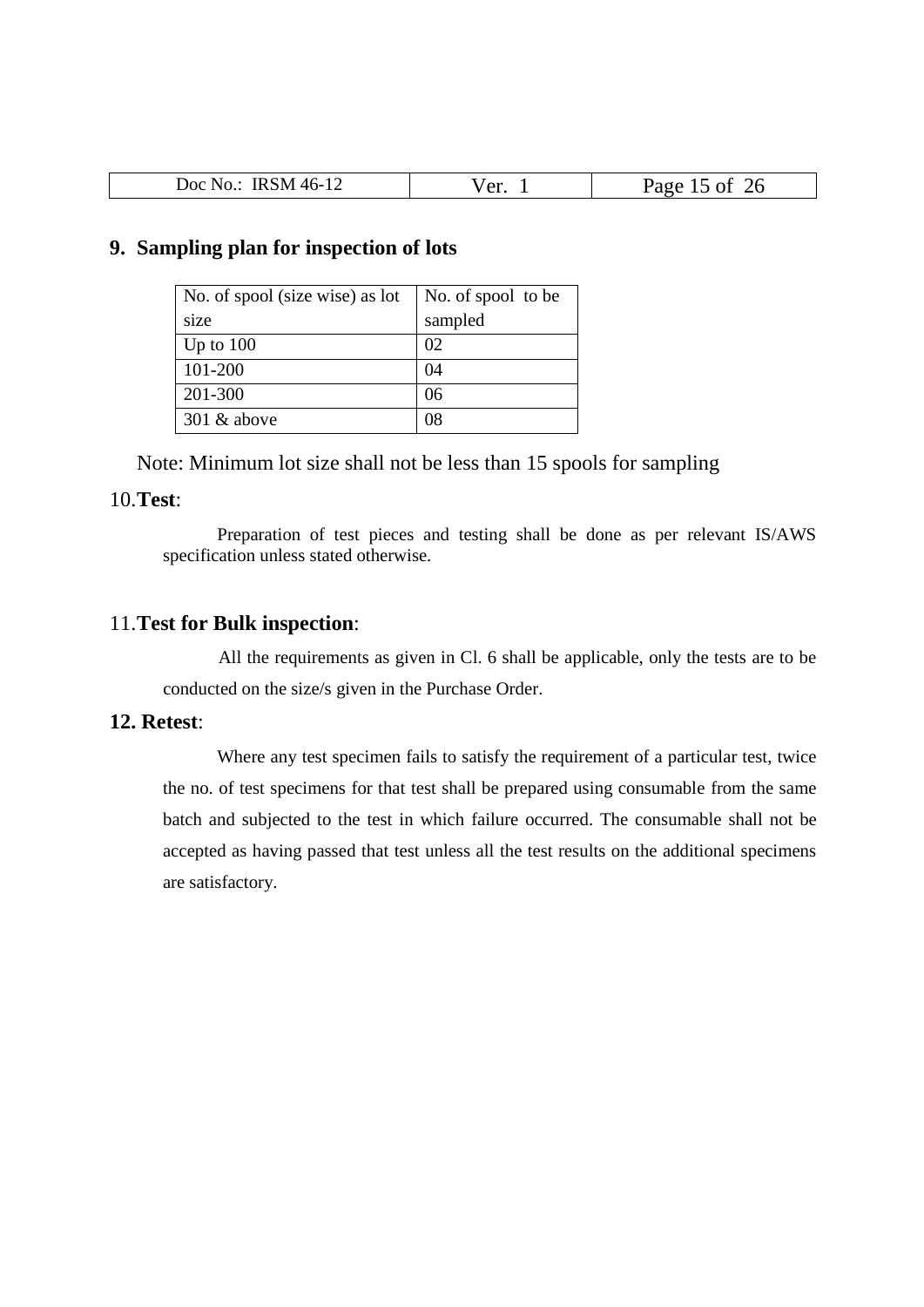| ഹ<br>. .<br>. IVI<br>л.<br>--<br> | $\alpha r$<br>⁄⊥ |  |
|-----------------------------------|------------------|--|
|                                   |                  |  |

# **List of Appendices and Tables of IRS-M-46-12**

| Appendix - A (Clause $6.2.1$ )                     | $\overline{\phantom{a}}$ | Guideline for Running Performance Test and Storage<br><b>Stability Test.</b>                                             |
|----------------------------------------------------|--------------------------|--------------------------------------------------------------------------------------------------------------------------|
| Appendix - B (clause $6.2.2$ )<br>& 6.2.3)         |                          | Determination of cast $\&$ helix $\&$ copper content in coating<br>for MIG/MAG filler wire                               |
| Appendix - C (clause $6.2.5$ ,<br>$6.2.8 \& 6.2.9$ |                          | Method of preparation of test pad for macro test, hardness<br>survey and chemical analysis                               |
| Appendix - D (clause $6.2.11$ )                    |                          | Method of preparation of test piece for corrosion resistance<br>test and acceptance criteria (For class IV filler wire). |
| <b>APPENDIX - E</b>                                |                          | Safety considerations in welding                                                                                         |

| Table - 1 (Cl. 3.1)    | Classification of MIG/MAG filler wire as per their purpose of use along<br>with IS/AWS Specification and coding thereof. |
|------------------------|--------------------------------------------------------------------------------------------------------------------------|
| Table - 2 (Cl. 6.2)    | Test requirements for MIG/MAG filler wires.                                                                              |
| Table - 3 (Cl. 6.2.3)  | Cast & Helix requirement for solid MIG/MAG filler wires.                                                                 |
| Table - 4 (Cl. 6.2.4)  | Minimum requirements of different mechanical properties for<br>MIG/MAG filler wires.                                     |
| Table - 5 (Cl. 6.2.5)  | Chemical composition requirements for solid MIG/MAG filler wires.                                                        |
| Table - 6 (Cl. 6.2.5)  | Chemical composition requirements for weldment of flux cored<br>MIG/MAG filler wires with shield gas.                    |
| Table - 7 (Cl. 6.2.5)  | Chemical composition requirements for weldment of flux cored<br>MIG/MAG filler wires without shield gas.                 |
| Table - 8 (Cl. 6.2.10) | Dimensional requirement for fillet welds                                                                                 |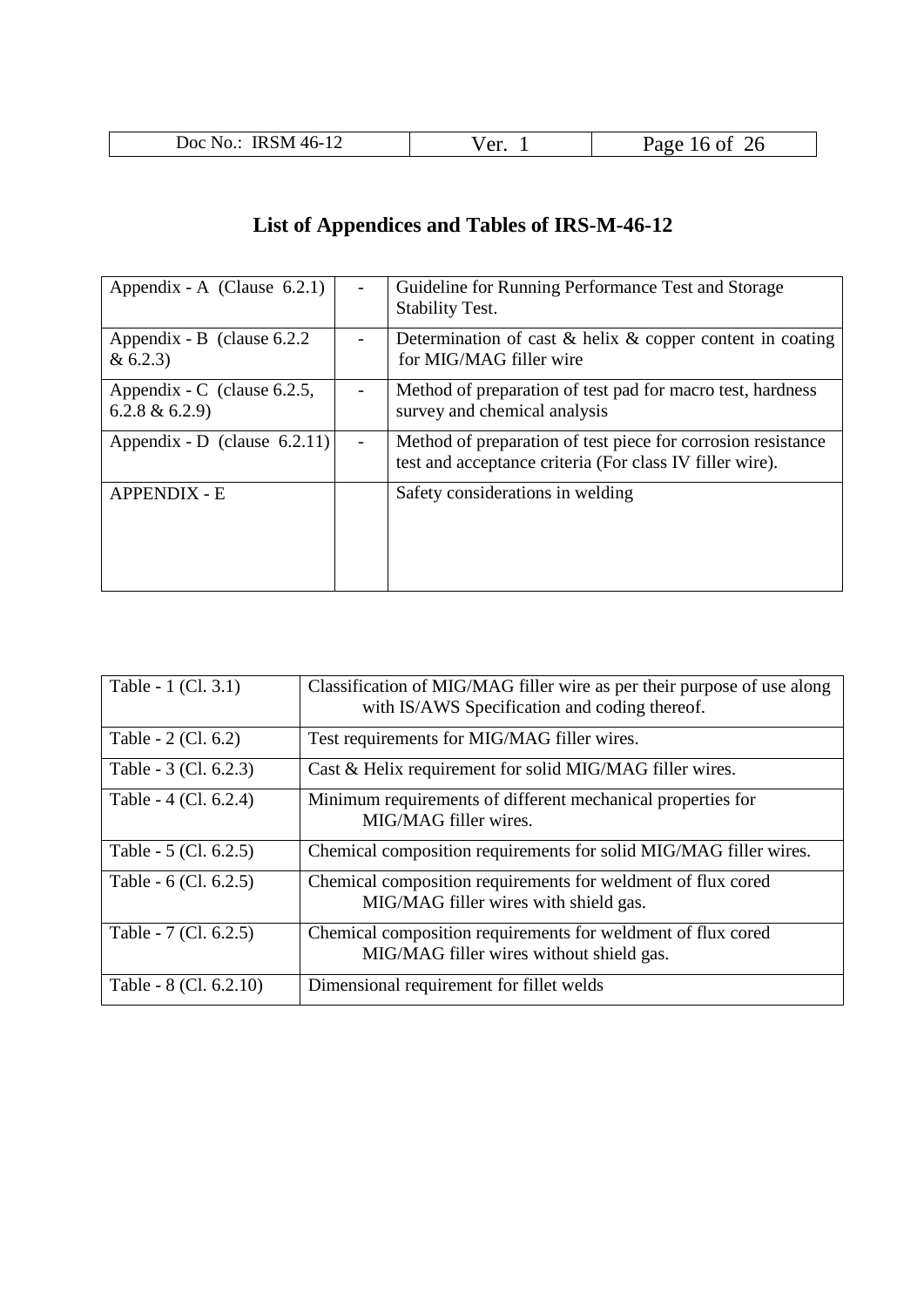|  | IRSM 46-12<br>Doc No.: | Ver. | 26<br>Page<br>Οİ |
|--|------------------------|------|------------------|
|--|------------------------|------|------------------|

#### **APPENDIX 'A'** (Cl. 6.2.1)

#### **REQUIREMENTS FOR RUNNING PERFORMANCE TEST AND**

#### **ACCELERATED STORAGE STABILITY TEST.**

- A 1. **Running Performance**: Running performance test shall be done by deploying the welder approved as per IS: 7310 Part 1 and IS: 7318 Part 1 and performance test shall be applicable for all class of MIG/MAG filler wires.. Following criteria shall be checked
- A 1.1 **General**:
	- a) Packing condition- should be as per clause 5.1
	- b) Physical condition of wire- Straight, smooth.
		- c) Corrosion of wire- free from corrosion ,pitting etc
- A 1.2 **Performance test:** MIG/MAG filler wires shall be operated at  $\pm 20$  Amp of the middle of the current range given. Following parameters shall be checked:
	- a) Ease of arc striking- The electrode should produce arc easily
	- b) Arc stability- The arc must be stable & should not break during arcing.
	- c) Spatter quality & quantity- The spatter shall be less. & soft.
	- d) Ripple of weld bead- Smooth & evenly rippled.
	- e) Convexity/Concavity of weld bead- Flat to convex/concave
	- f) Tendency to undercut- No tendency to undercut
	- g) Crack, porosity etc.- Free from cracks & porosity & other defects

There shall not be any adverse remark in any of the items indicated above.

- A 1.3 **Positional welding**: MIG/MAG filler wires shall be operated at all the welding positions as per IS/AWS code. The appearance and quality of weld shall be satisfactory.
- A 1.4 **Any other adversity**: There shall not be any other adverse remark on the performance of the electrode.
- A1.5 The precautions to be taken during welding are given in Appendix-E. These precautions must be followed during welding operation.
- A 2 **Accelerated Storage Stability Test**: This test is applicable for all classes of MIG/MAG filler wires.
- A 2.1 **Test**:Ten meters of MIG/MAG filler wire shall be kept in a humidity chamber maintained at  $48^{\circ}$ C with Relative Humidity(RH) 90% min. for eight hours. After putting off the system, the wire shall be left in the humidity chamber for another 16 hours. After this period, the wire shall be taken out from the chamber and examined visually.
- A 2.2 **Acceptance criteria**: The exposed MIG/MAG filler wire shall not exhibit more than ten corrosion spots over the full length of ten meters.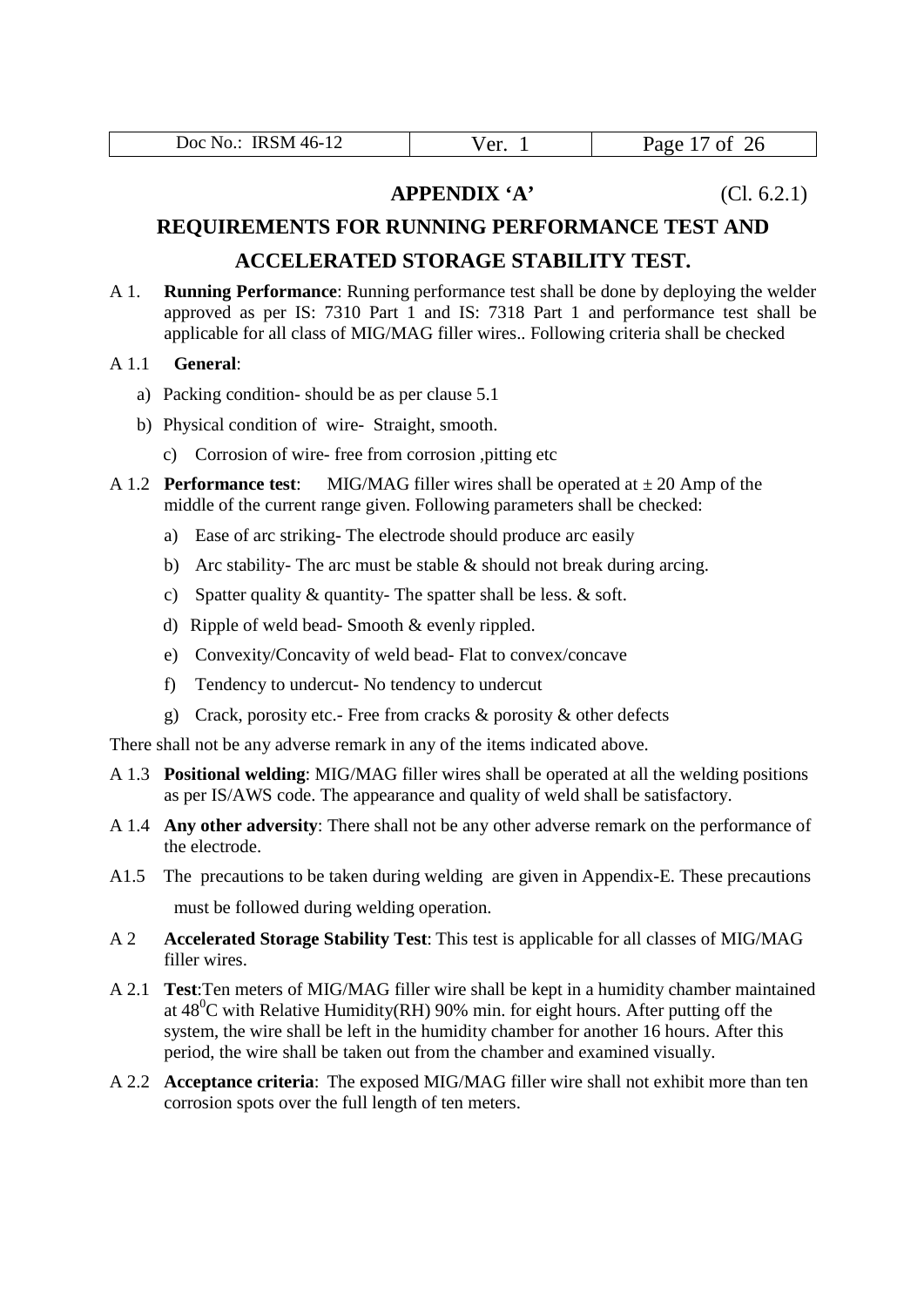|  | RSM 46-12<br>Doc $No.$ : | Ver. | Page<br>18 of 26 |
|--|--------------------------|------|------------------|
|--|--------------------------|------|------------------|

**APPENDIX 'B'** (clause 6.2.2 & 6.2.3)

### **DETERMINATION OF CAST & HELIX & COPPER CONTENT FOR MIG/MAG FILLER WIRE**

#### B 1 **Cast & Helix**:

- B 1.1 **Cast:** The cast of wire shall be such as to have imparted to the wire a curvature so that a specimen sufficient in length to form one loop or a maximum 300 cm in length, when cut from the spool and laid on a flat surface without restraint shall form a circle or a portion thereof of the maximum diameter shown for cast in **Table-3**.
- B 1.2 **Helix:** The helix of the wire as exhibited by the ring of the wire used to determine the cast, when placed on a flat surface without restraint, such that the maximum distance from any point on the wire to the flat surface shall not exceed the dimension shown for helix in Table-3.
- B 1.3 The Cast & Helix mentioned above are for solid wires only. For flux cored wires, the wire shall be suitable for uniform uninterrupted feeding on automatic or semi-automatic welding equipment.

#### B 2 **Copper Content:**

- B 2.1 Copper Content in coating:
- B 2.1.1About 50 cm of wire shall be taken from coil & weighed in chemical balance.
- B 2.1.2After weighing, this will shall be kept in 25% ammonia solution for about 10-12 hours. Reaction may be accelerated and completed within 1 hour by adding of 1–3 ml Hydrogen Peroxide.
- B 2.1.3In ammonia solution, all copper coating dissolves.
- B 2.1.4The wire is removed from ammonia solution, washed with distilled water and alcohol, dried & weighed.
- B 2.1.5Difference in weight in wire in B 2.1.1 & B 2.1.4 will be calculated.

|                                    | Difference in weight |  |
|------------------------------------|----------------------|--|
| The percentage of copper by $Wt =$ |                      |  |

Wt. of wire with copper coating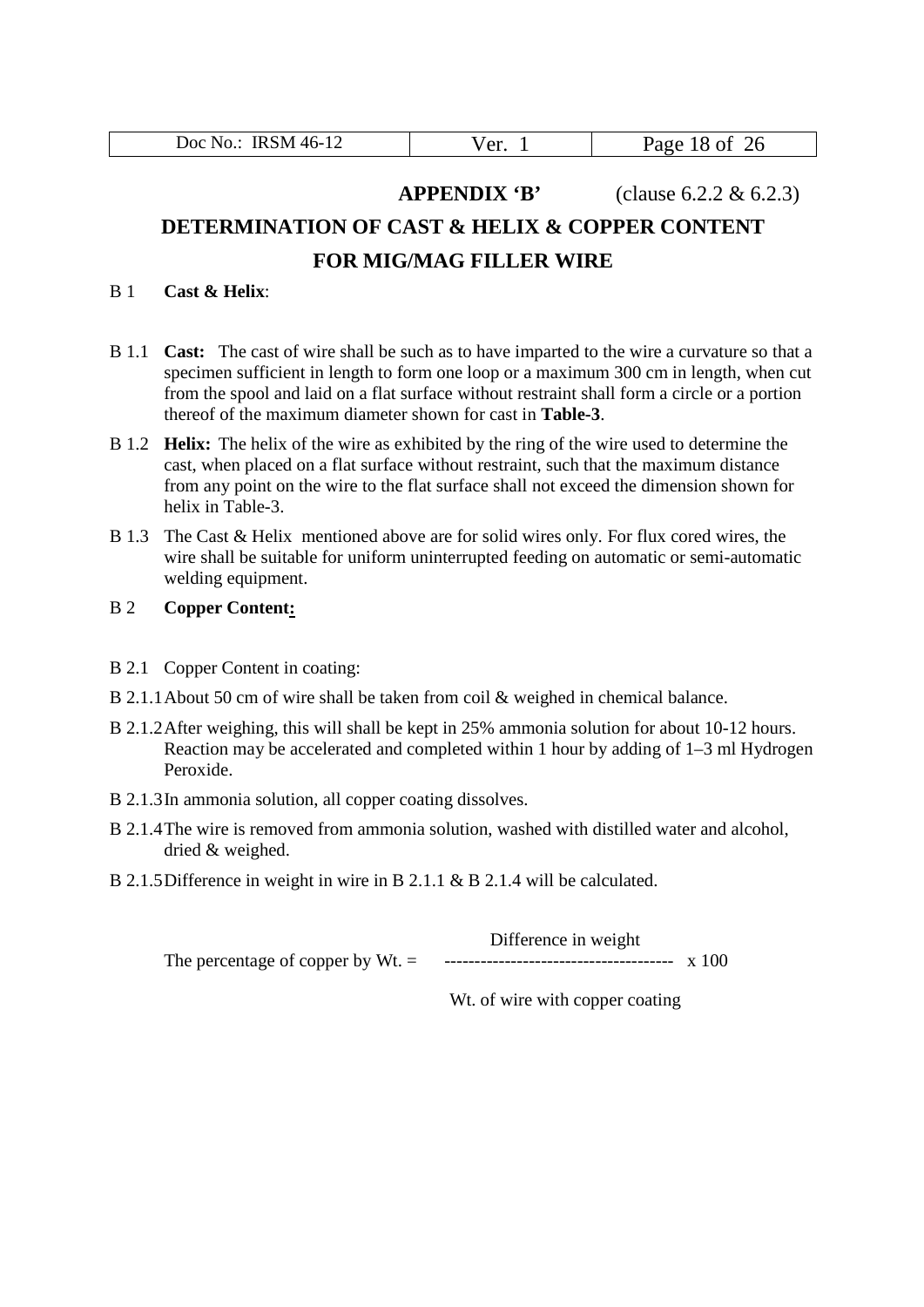- B 2.2 **Copper Content in bare wire or weld metal:** Copper Content shall be determined by wet analysis method.
- B 2.3 **Acceptance criteria**: The total percentage of copper by wt. (B 2.1 & B 2.2) shall be between 0.2-0.4 % by wt.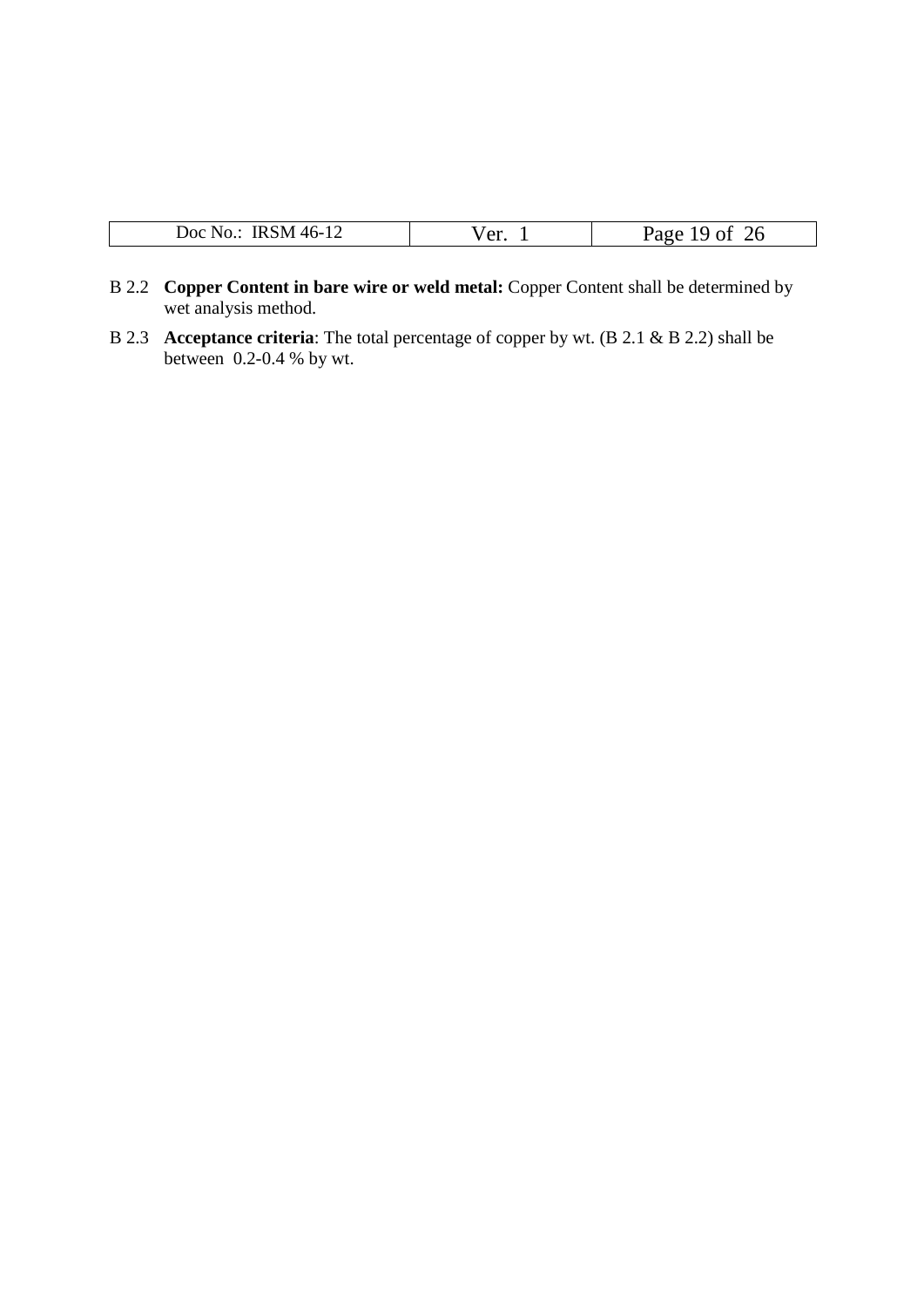| Doc No.: IRSM 46-12<br>Page 20 of 26<br>Ver. |
|----------------------------------------------|
|----------------------------------------------|

**APPENDIX 'C'** (clause 6.2.5, 6.2.8 & 6.2.9)

#### **METHOD OF PREPARATION OF TEST PAD FOR MACRO TEST, HARDNESS SURVEY AND CHEMICAL ANALYSIS**

#### C 1 **Preparation of Test weld Pad**:

- C 1.1 **Material**: The parent metal for plates used in preparing test pieces shall be any grade of IS: 2062-11.
- C 1.2 **Welding**: Test pad shall be prepared as shown in fig.1 using the welding parameters as specified by the manufacturers. The weld metal shall be deposited in flat position, using 0.8 mm dia or 1.2 mm dia or 1.6 mm dia. MIG/MAG filler wires, 1.8 mm dia or 2.0 mm dia or 2.4 mm dia. for self shielded flux cored wires at the discretion of the approving authority. The deposit shall be at least 15mm thick.

#### C 2 **Macro examination**:

The test shall be conducted only for class V type of filler wire. The surface of pad shall show no crack or other welding defects on macro examination with naked eye/magnifying glass. The pad shall be sectioned and etched suitably to examine the cross section and interface. The cross section shall be free of any welding defect with proper fusion and bonding at interface.

#### C 3 **Hardness survey**:

- C 3.1 Rockwell hardness test shall be conducted at five places, one at the centre and four corners at a distance of D/4, D being the diagonal of the pad as shown in **Fig. 1**. Rockwell hardness number obtained shall be recorded.
- C 3.2 The hardness requirement of class V type of filler wire shall be as given in **Table-2**.

#### C 4 **Sampling for Chemical analysis**:

C 4.1 Sufficient samples shall be taken from the test weld pad by an appropriate means (drilling or shaping). Post heat treatment may be carried out to soften the test pad for easy removal of metal. Metal for the analysis purpose shall not be taken closer than 5 mm from the base metal. No oil or other lubricant shall be used while removing the sample.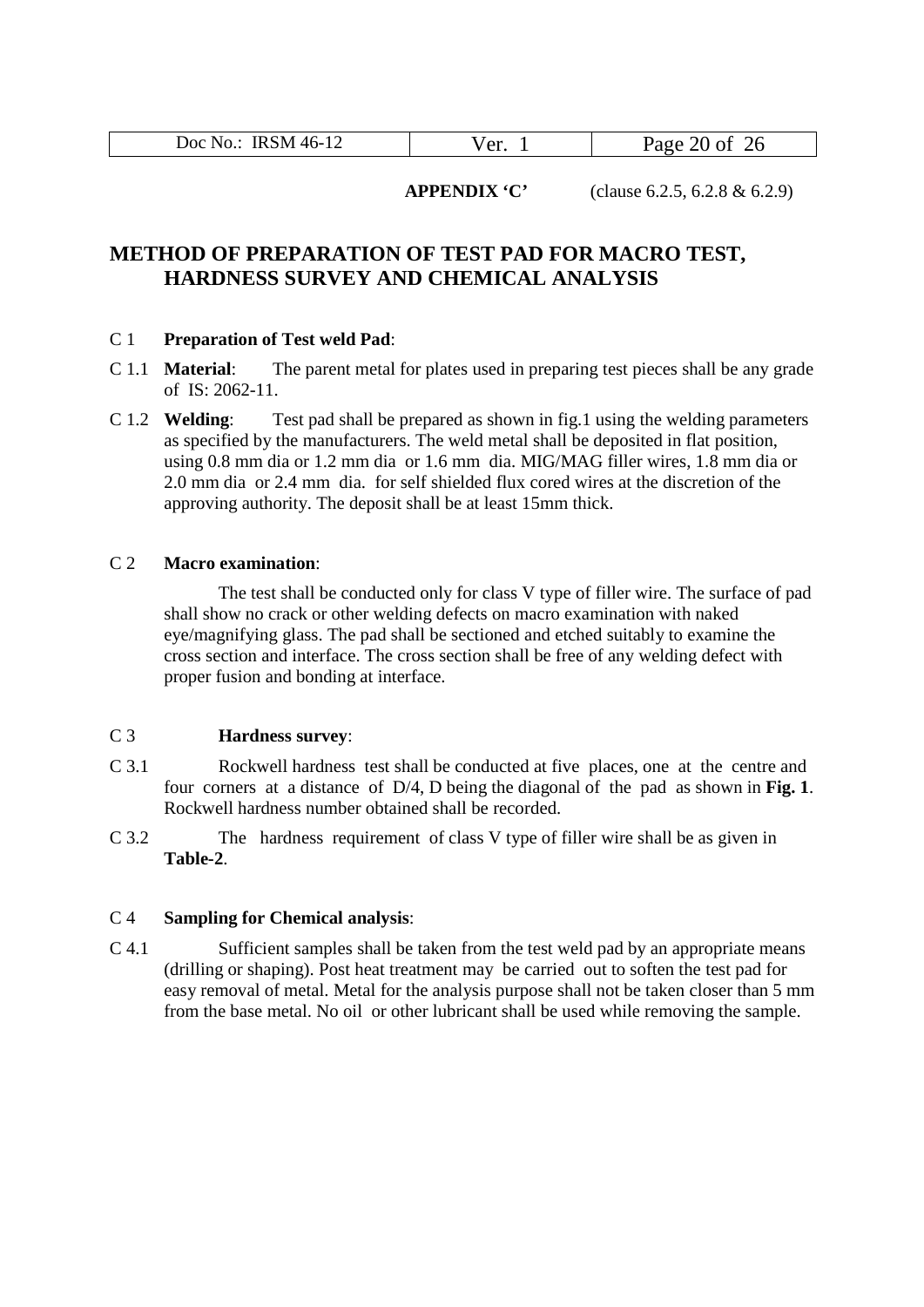| $IRSM46-1$<br>Doc No.:<br><b>TIMATIE</b> | r آم | -46<br>$\sim$ |
|------------------------------------------|------|---------------|
|------------------------------------------|------|---------------|

- C 4.2 For solid wire analysis, known quantity of wire shall be taken as sample.
- C 4.3 Wet analysis for different elements shall be carried out in accordance with IS: 228.
- C 4.4 Spectrometric analysis may also be carried out on solid and smooth surface of the pad after removing about 5 mm from top on at least on 3 spots. The average of 3 readings shall be taken as the value for a particular element.
- C 4.5 In case of any controversy in the spectrometric analysis, wet analysis shall be considered as referee method.
- C 4.6 The chemical composition of the weldment shall confirm to the range given in **Table – 5, 6 & 7**.



**Fig: 1. Dimension of Weld Pad**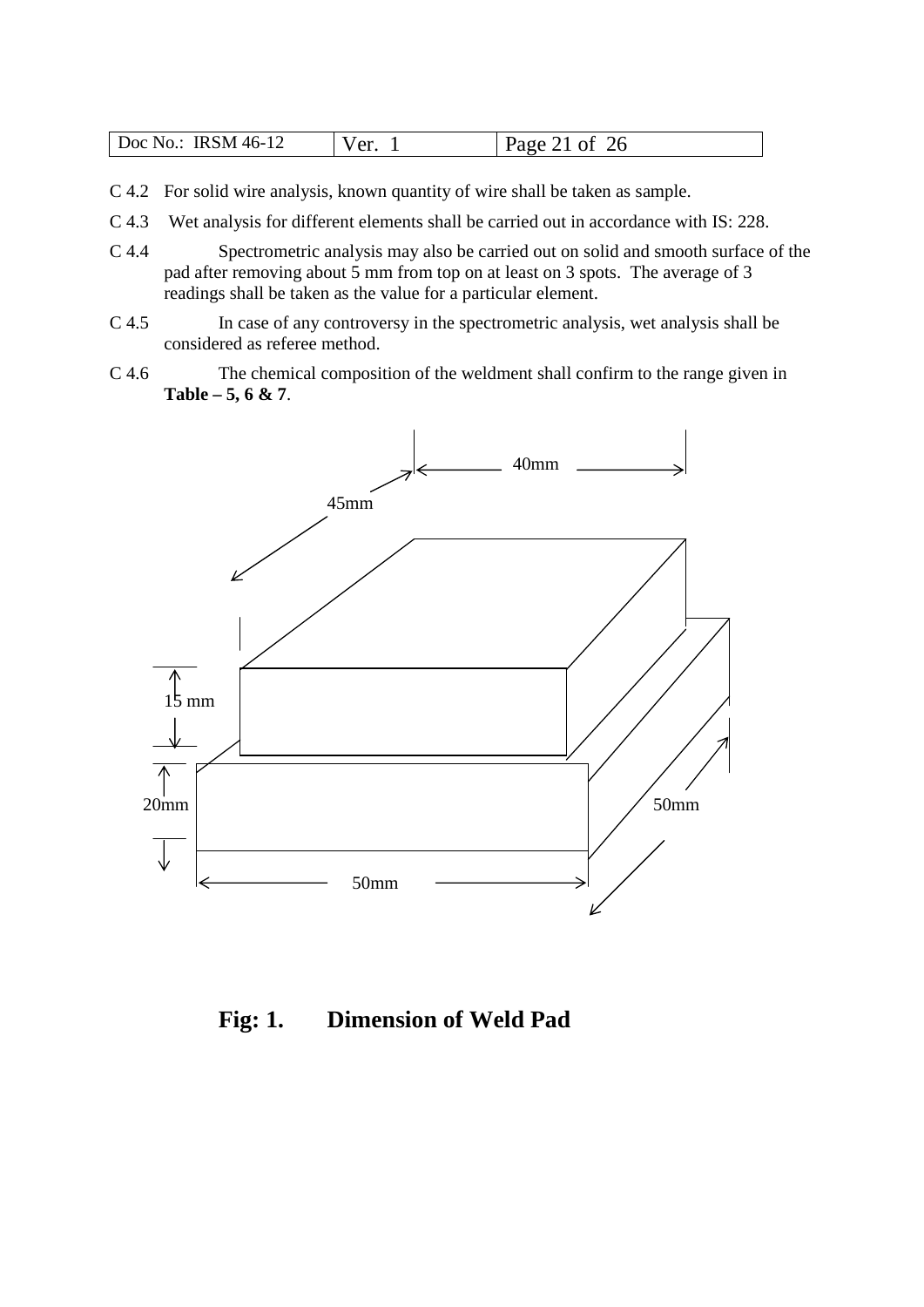| IRSM 46-12<br>Doc $No.$ : | $\sim$ | of 26<br>$P_0$ ge<br>$\mathbf{u}$ $\mathbf{u}$ |
|---------------------------|--------|------------------------------------------------|

#### **APPENDIX 'D'** (Clause 6.2.11)

#### **METHOD OF PREPARATION OF CORROSION RESISTANCE TEST PIECE AND ACCEPTANCE CRITERIA**

(For class IV type of filler wire)

#### D 1 **Preparation of Corrosion Resistance Test Assembly**:

- D 1.1 **Material**:- Parent metal shall conform to IRS M-41, IRS M-42 or their equivalent.
- D 1.2 **Dimensions**: The dimensions of plates shall be as given below:

| Length         | $150$ mm $\pm 10$ mm     |
|----------------|--------------------------|
| <b>Breadth</b> | $75$ mm $\pm 10$ mm      |
| Thickness      | $10mm \pm 2mm$           |
| Edge Angle     | $45^{\circ} + 1^{\circ}$ |

#### D 2 **Pre-setting and Welding**:

- D 2.1 The plates shall be tacked together with a root gap of about 2-3 mm. The faces to be welded shall be free from dust, dirt, grease, oil or any other foreign material.
- D 2.2 The assembly shall be welded in flat position using class IV type of filler wire of 1.2mm diameter.
- D 2.3 The temperature of weld assembly shall be kept between  $110^{\circ}$ C-180 $^{\circ}$ C. For this, inter pass time gap, if necessary shall be maintained.
- D 2.4 Each run shall be properly de-slagged before putting another run on or adjacent to previous run.
- D 2.5 The welding parameters shall be kept within the range as recommended by the manufacturer.
- D 2.6 Two such test assemblies shall be prepared as shown in **fig. 2**.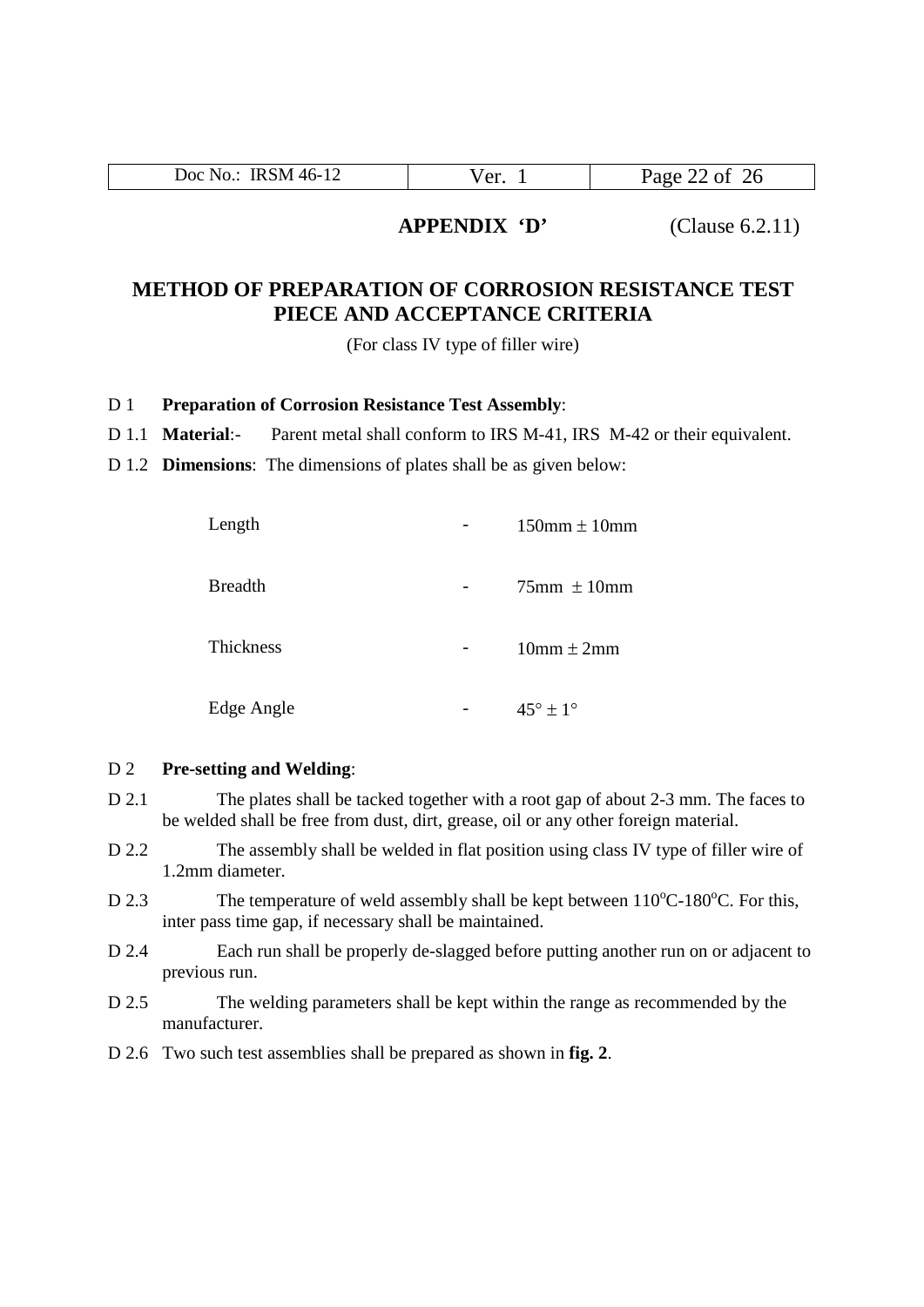| <b>IRSM 46-12</b><br>Doc No.: | $\sqrt{2r}$<br>$\mathbf{u}$ | 26<br>Page<br>-- |
|-------------------------------|-----------------------------|------------------|

#### D 3 **Preparation of Test Pieces**:

- D 3.1 A square panel of 100mm x 100mm x 10mm shall be removed from centre as shown in **fig. 3**.
- D 3.2 A test panel of 100mm x 100mm x 6mm shall be prepared as shown in **fig. 4** by shaping.
- D 3.3 The whole test panel shall be thoroughly polished.
- D 3.4 Two such panels shall be prepared from two test assemblies.
- D 3.5 One blank panel of same dimensions shall be prepared using same material of parent plates.

#### D 4 **Testing**:

D 4.1 Two test panels with weld bead at middle along with one blank panel shall be subjected to corrosion test at a temperature of  $42^{\circ}$ C-48<sup>o</sup>C at 100% RH as per Section 1 of IS: 101-88 Pt. 6. Condition of the weld and parent metal surfaces shall be examined after a period of seven days exposure as follows:

| 1st 24 hours   |                          | The weld assembly shall be exposed as<br>indicated in Cl. D 4.1. |  |
|----------------|--------------------------|------------------------------------------------------------------|--|
| 2nd 24 hours   |                          | Air-dried at ambient temperature.                                |  |
| 3rd to 7th day | $\overline{\phantom{0}}$ | The weld assembly shall be exposed as<br>indicated in Cl. D 4.1. |  |

#### D 5 **Acceptance Criteria**:

- D 5.1 The number of corrosion spots per 5 Sq. cm of the unwelded panel and the parent metal of the welded panel shall not vary by more than one. The severity of corrosion shall not be significantly different.
- D 5.2 The number of corrosion spots in the HAZ or weld metal shall not be more than that of unwelded panel or parent metals whichever is more.
- D 5.3 The severity of corrosion in parent metal and HAZ shall not be significantly more than that of parent metal of unwelded panel.
- D 5.4 The electrode shall be considered satisfactory in case all the 3 clauses mentioned above are fulfilled.
- D 5.5 The test shall be discarded and repeat test is to be carried out in case clause D-5.1 is not fulfilled.
- D 5.6 The electrode shall be considered unsatisfactory only if clause D5.1 is fulfilled but either clause D 5.2 or clause D 5.3 is not fulfilled and retest shall be carried out.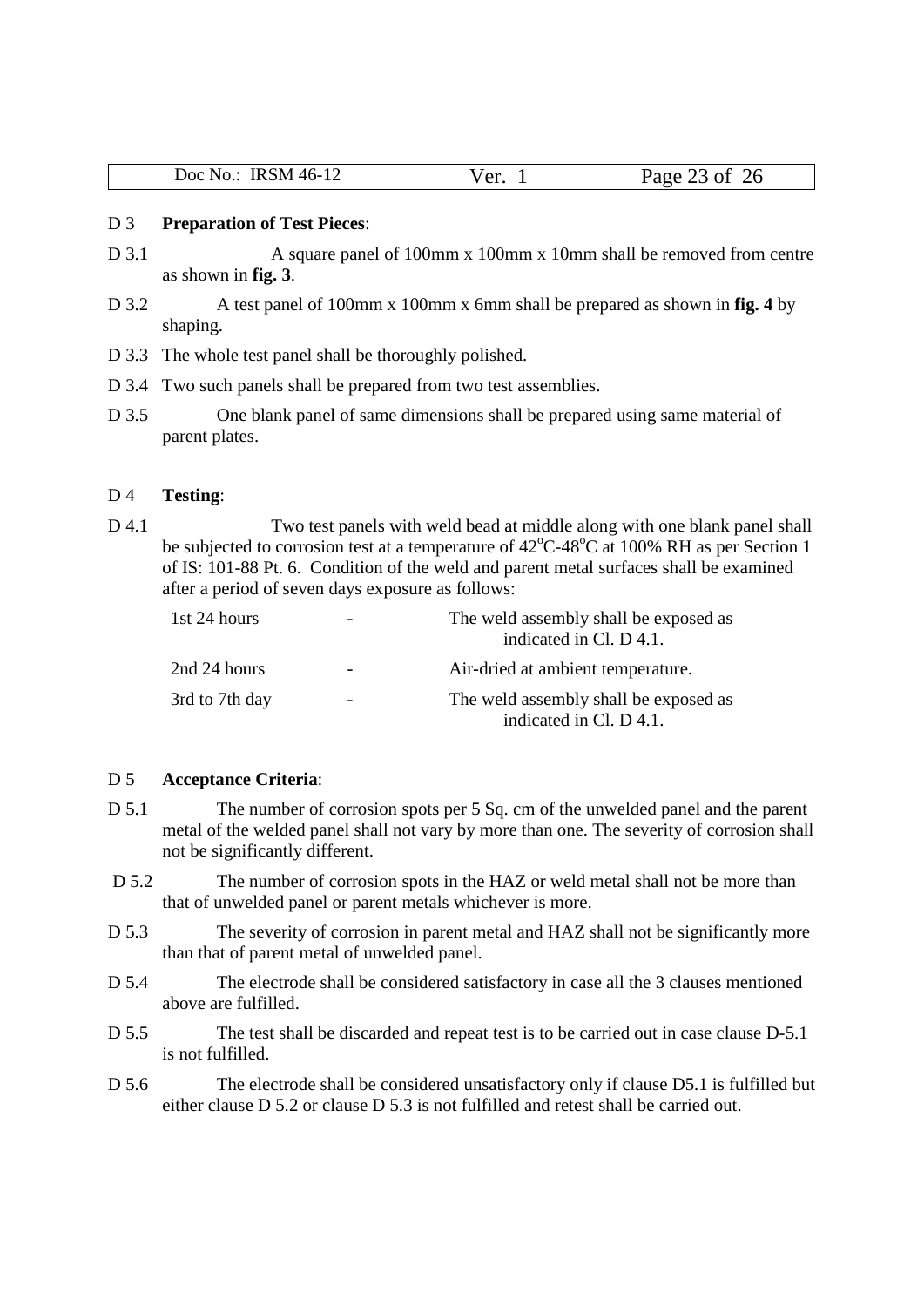



**Fig. 3. Middle part of the assembly for making the test panel.**



**Fig. 4. Plan & Elevation of the test panel.**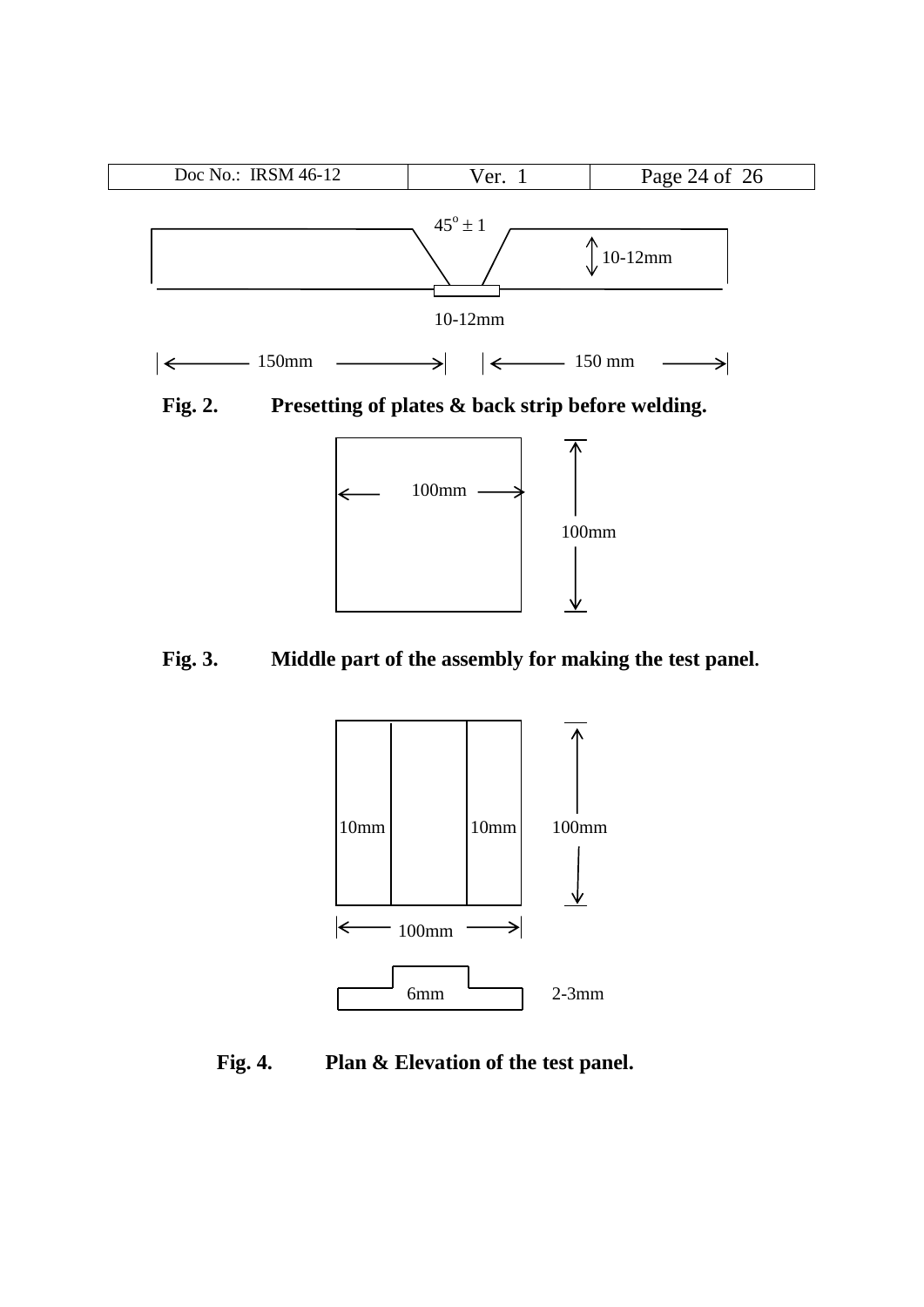| ിറ $\epsilon$<br>$46-7$<br>.MI<br>∸<br>, ,, <i>,,</i> ,,,<br>. . | ۰٬۵۲<br>u.<br>- | $\alpha$ |  |
|------------------------------------------------------------------|-----------------|----------|--|
| . <del>.</del> .                                                 |                 |          |  |

# **APPENDIX-E**

#### **SAFETY CONSIDERATIONS IN WELDING**

- E1 Burn Protection
- E1.1 Molten metal, sparks, slag &hot work surfaces are produced by welding cutting & allied processes. These can causes burns.
- E1.2 To avoid burns worker should wear protective cloths made of fire resistance material.
- E1.3 Pant cuffs, open pockets or other places on clothing that can catch & retain molten metal should not be worn.
- E1.4 High top shoes or lather leggings & fire resistant gloves should be worn.
- E1.5 Helmet or hand shields that provide protection for face, neck  $\&$  ear,  $\&$  a head covering to protect the head should be used.
- E1.6 The clothing should be kept free of grease & oil.
- E1.7 Wear insulated gloves.
- E2 Electrical Hazardous.
- E2.1 All electrical instrument and work pieces should grounded.
- E2.2 To prevent shock, the work area, equipment & clothing should be kept dry all the times.
- E2.3 Welder should wear dry gloves & rubber sole shoes.
- E2.4 Cables &connection should be kept in good condition.
- E2.5 Correct cable size should be used to avoid over loading & subsequent failure of cable.
- E2.6 All electrical connections should be tight, clean & dry.
- E3 Fumes and gases.
- E3.1 Fumes are solid particles which originates from welding filler metals and

fluxes, the base metal and any coating presents in base metal.